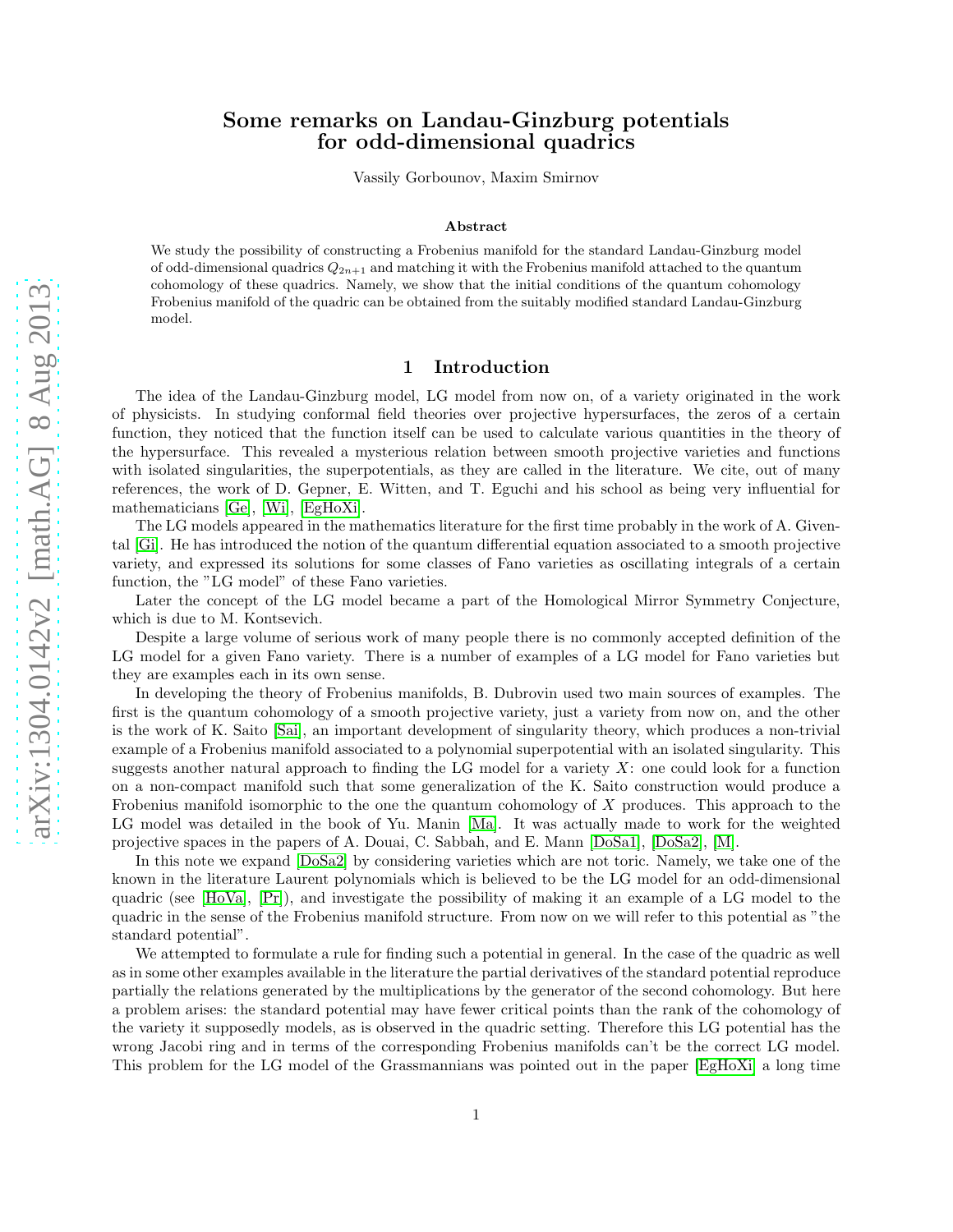ago. In the same paper it was suggested how to remedy the situation. One needs to search for a partial compactification of the domain of the standard potential to gain the required number of the critical points. There is no procedure for doing this in general at least as far as we know, but in the examples we have looked at, including the quadric, it was always possible to find such a compactification by trial and error. The compactification of the domain changes the superpotential and it is no longer a Laurent polynomial.

We follow the generalization due to C. Sabbah and A. Douai of the K. Saito work. This reduces the problem of construction of a Frobenius manifold to studying the Gauss-Manin system associated to the potential. The first step is to solve the Birkhoff problem for the Gauss-Manin system at one point of the parameter space for the potential, to make sure it matches the initial conditions of the quantum cohomology Frobenius manifold of the appropriate variety. In the case of the quadric this can be done but with bit of an effort. With the kind help of C. Sabbah and A. Nemethi we check a certain property for our potential, the so called cohomological tameness, which helped a lot with solving the Birkhoff problem.

For the final step, we need to build the Frobenius manifold in the neighbourhood of that one point in the parameter space which would automatically match the Frobenius manifold of the quadric. This amounts to finding a good deformation of our potential, and this in turn requires one to have a good hold on the behaviour of the potential at the infinity. It is not clear at the present time what the best method is to handle this purely analytic problem in its most general setting. There are, however, some sufficiency conditions – for example the so called M-tameness of the potential – that guarantee such behaviour. In the case of Laurent polynomial this property can be checked and is used in [\[DoSa1\]](#page-21-5) [\[DoSa2\]](#page-21-6). For a general regular function it appears to be a difficult analytical problem. We fail to check the M-tameness for our potential, however it seems interesting to us that proving the existence of the LG model hinges on the delicate analytical properties of the potential.

Putting it all together, in this note we have proved that the standard potential for the quadric after a suitable modification defines the initial conditions of the quantum cohomology Frobenius manifold of the quadric.

Throughout the whole text we restrict ourselves to the case of a three-dimensional quadric  $Q_3$  for the sake of making the exposition compact. In fact, all the results hold for an arbitrary odd-dimensional quadric.

Remark. After the first version of this preprint was posted on the arxiv an interesting preprint by C. Pech and K. Rietsch [\[PeRi\]](#page-21-10) appeared where it is shown that the superpotential considered in this paper for an odd-dimensional quadric is a particular case of a general construction proposed by K. Rietsch [\[Ri\]](#page-21-11) for a homogeneous space  $G/P$ . Some results of Section [4](#page-8-0) are used in [\[PeRi\]](#page-21-10) to establish a part of a conjecture made in [\[Ri\]](#page-21-11) (see *loc.cit.* for details). It would be interesting to further bridge the work done in this preprint with the approach initiated by K. Rietsch.

Acknowledgements. First, we would like to thank Yu. I. Manin for initiating this project and sharing generously his ideas. We are indebted to C. Sabbah and A. Nemethi for the proof of Lemma [4.1.1,](#page-8-1) and help with general questions about the subject of this paper. Special thanks go to P. Bressler and to E. Shinder for various discussions related to this work.

Both authors benefited a lot from the excellent research environment of the MPIM, Bonn. Some part of this work was done while the second author visited the IHES, Paris whose hospitality is gratefully acknowledged.

### 2 Background and notation

2.1 Quantum cohomology. Here we very briefly recall some facts about quantum cohomology. For the general theory of Frobenius manifolds we refer to [\[Ma\]](#page-21-4), [\[He\]](#page-21-12), and references therein.

Let X be a smooth projective complex algebraic variety and  $QH(X)$  its big quantum cohomology. If  $\Delta_0, \ldots, \Delta_r$  is a graded basis and  $x_0, \ldots, x_r$  dual coordinates, then the quantum product is defined as

$$
\Delta_i \circ \Delta_j = \sum_{k,l} \Phi_{ijk} g^{kl} \Delta_l,
$$
\n(2.1)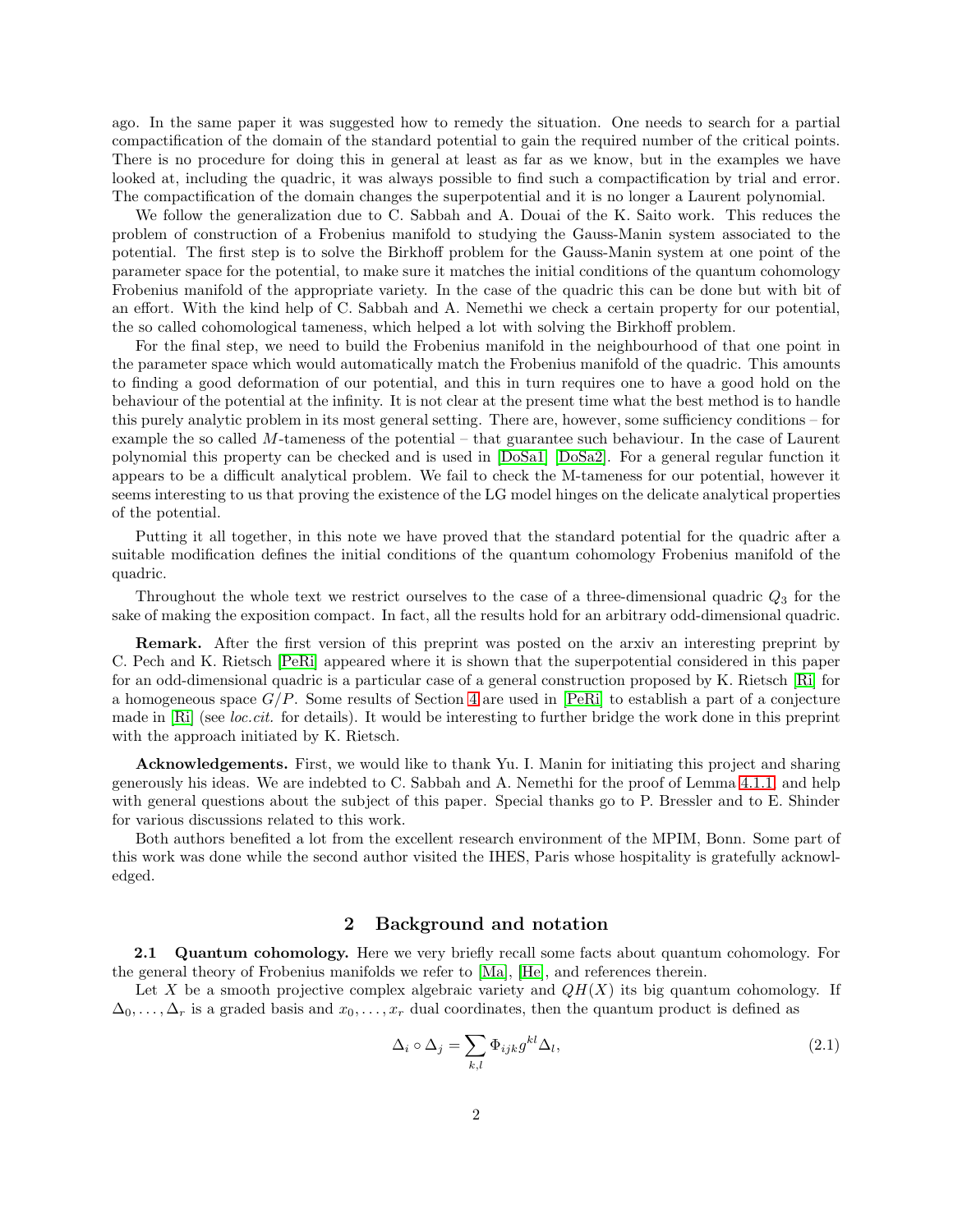where  $\Phi$  is the Gromov-Witten potential,  $\Phi_{ijk} = \frac{\partial^3 \Phi}{\partial x_i \partial x_j \partial x_k}$ , and g is the Poincaré pairing on  $H = H^*(X, \mathbb{C})$ . The full structure of the quantum cohomology of  $X$  endows  $H$  with a structure of a Frobenius manifold. In fact, one needs to work with formal manifolds because  $\Phi$  is not known to be convergent.

Disregarding convergence issues one can think of  $QH(X)$  as a family of multiplications on H parametrized by H itself, i.e. it is a multiplication on  $\mathcal{T}_H$ , where we consider H as a complex manifold. Poincaré pairing on H defines a constant pairing on  $\mathcal{T}_H$  which is multiplication invariant and flat.

Under small quantum cohomology one means the restriction of the above picture to  $H^2(X,\mathbb{C}) \subset H$ . In terms of coordinates it means that we reduce all our formulas modulo an ideal generated by coordinates dual to  $\Delta_i$ 's not lying in  $H^2(X,\mathbb{C})$ .

<span id="page-2-1"></span>**2.1.1** Spectral cover. Assume that  $H = H^*(X, \mathbb{C})$  is of dimension one in each even degree and zero otherwise. In this situation one can consider an algebraic torus  $\mathbf{T} \subset H^t$ , which is a locally closed subvariety of  $H^t$ . Here  $H^t$  is the dual of H.

Namely, let  $\Delta_0, \ldots, \Delta_r$  be a graded basis of H, such that  $\Delta_0$  is the identity element, and consider

$$
H^t = \operatorname{Spec} (S^{\bullet}(H)) = \operatorname{Spec} (\mathbb{C}[\Delta_0, \dots, \Delta_r]).
$$

In  $H^t$  we have an affine subspace  $\{\Delta_0 = 1\} \simeq \text{Spec} (\mathbb{C}[\Delta_1, \ldots, \Delta_r])$ , and inside this affine subspace we have the torus  $\mathbf{T} = \text{Spec}(\mathbb{C}[\Delta_1^{\pm 1}, \ldots, \Delta_r^{\pm 1}]).$  This torus does not depend on the choice of  $\Delta_1, \ldots, \Delta_r$  and will play an important role in construction of LG models.

Equations that define the spectral cover Spec  $(QH(X))$  as a subvariety of  $H \times H^t$  are given just by the multiplication table. One of the equations is always  $\Delta_0 = 1$ . Hence, the spectral cover always lives inside the affine space  $\{\Delta_0 = 1\} \simeq \text{Spec } (\mathbb{C}[\Delta_1, \ldots, \Delta_r]).$ 

One can summarize it in the diagram



where  $i$  and  $j$  are embeddings.

In some cases  $Spec(QH(X))$  lies in  $H \times T$ . For example, it is true for projective spaces (at least in the small quantum cohomology). It is not true for the case of odd-dimensional quadrics that we consider.

<span id="page-2-0"></span>**2.2** Landau-Ginzburg models. Let X be a Fano variety and  $QH(X)$  its quantum cohomology.

A Saito's framework (see [\[Ma,](#page-21-4) III.8]) is called a Landau-Ginzburg model for X iff it is isomorphic to  $QH(X)$  as a Frobenius manifold.

Consider a pair  $(U, f)$  consisting of a complex smooth affine variety and a regular function on it. It is called a Landau-Ginzburg model for X iff there exists a deformation of  $(U, f)$  and a Saito's framework attached to it which is isomorphic to  $QH(X)$  as a Frobenius manifold.

These definitions are quite restrictive. One can relax both of them as follows. We require the existence of a point in  $QH(X)$  and a point in Saito's framework such that the germs of Frobenius manifolds at these points are isomorphic.

<span id="page-2-2"></span>2.3 Gauss-Manin systems. Here we will give a brief account on Gauss-Manin systems, Brieskorn lattices, higher residue pairings and Birkhoff problems. Mainly we will be setting up notation that we will use in Section [4](#page-8-0) and refer to [\[Do1\]](#page-20-0), [\[Do2\]](#page-20-1) for details.

Consider a projective line with a chosen coordinate  $\theta$ . We will denote it by  $\mathbb{P}^1_{\theta}$ . Let  $\mathbb{P}^1_{\theta} = U_0 \cup U_{\infty}$  be the standard open cover, i.e.  $U_0 = \mathbb{A}_{\theta}^1$ ,  $U_1 = \mathbb{A}_{\theta^{-1}}^1$ , and  $W = U_0 \cap U_{\infty} = \mathbb{A}_{\theta}^1 - \{0\}$ . Here  $\mathbb{A}_{\theta}^1$  stands for Spec( $\mathbb{C}[\theta]$ ) and  $\{0\}$  for  $\{\theta = 0\}$ . Sometimes we will write  $\tau$  for  $\theta^{-1}$ . We will use this notation when working with Gauss-Manin systems throughout the article.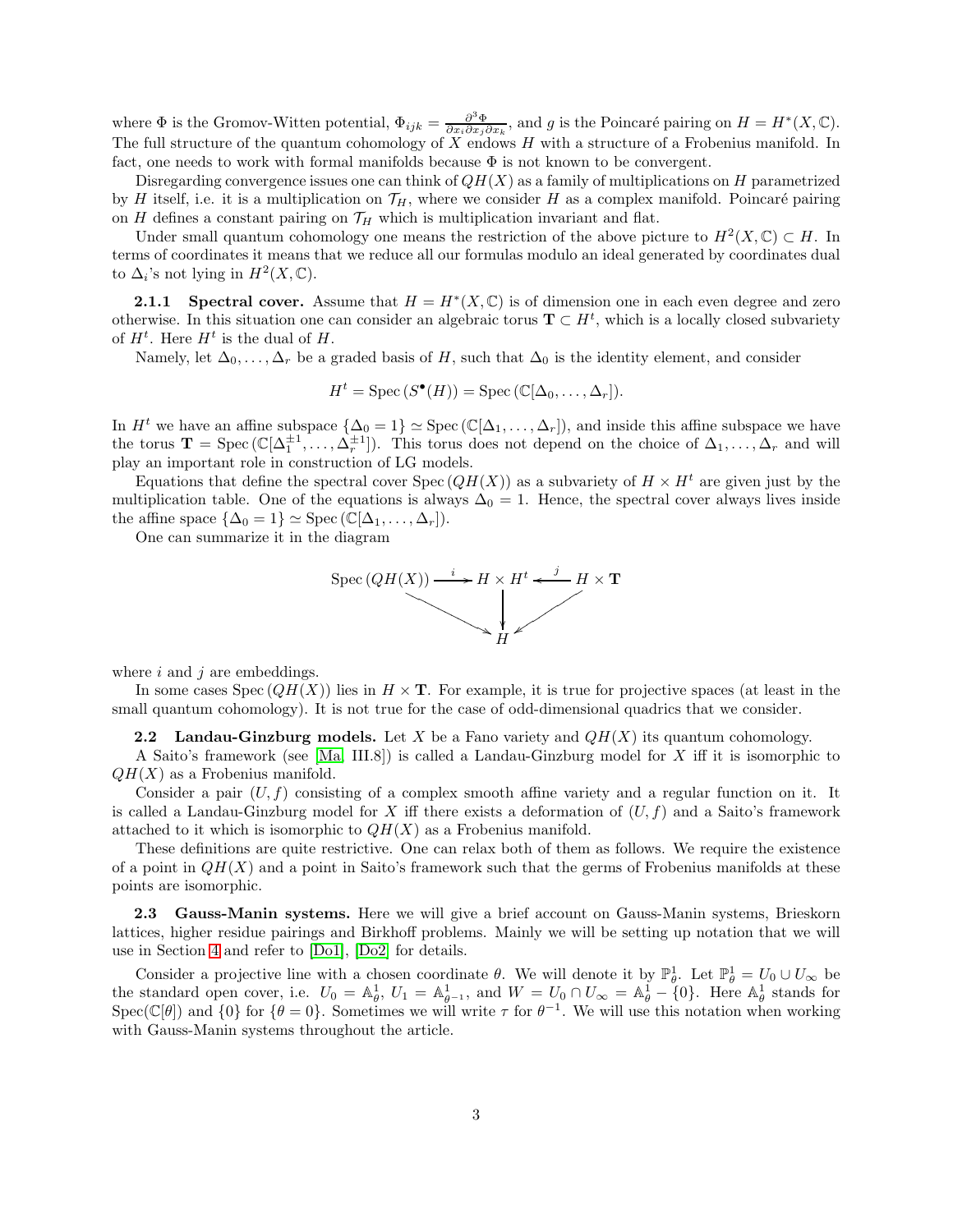**2.3.1 Definition.** Let X be a smooth affine variety of dimension n with a regular function h on it. The main example relevant for mirror symmetry:  $X = (\mathbf{G}_m)^n$  and h is a Laurent polynomial. To such a function h one can attach its Gauss-Manin system

$$
G = \Omega^{n}(X)[\theta, \theta^{-1}]/(\theta d - dh \wedge) \Omega^{n-1}(X)[\theta, \theta^{-1}],
$$

which is a free  $\mathbb{C}[\theta,\theta^{-1}]$ -module of finite rank with a flat connection  $\nabla$  defined as follows. Let  $\sum_i \omega_i \theta^i$  be a representative of some class  $\gamma \in G$ , i.e.  $\gamma = [\sum_i \omega_i \theta^i]$ . Then

$$
\theta^2 \nabla_{\frac{\partial}{\partial \theta}}(\gamma) = \left[ \sum_i h \omega_i \theta^i + \sum_i i \omega_i \theta^{i+1} \right],
$$

where the brackets  $\lceil \cdot \rceil$  denote taking class in G.

It is a general fact that  $(G, \nabla)$  always has a regular singularity at  $\theta = \infty$  and possibly irregular singularity at  $\theta = 0$  of rank 2.

**2.3.2** Brieskorn lattice. At  $\theta = 0$  the Gauss-Manin system  $(G, \nabla)$  has a natural lattice

$$
G_0 = \Omega^n(X)[\theta]/(\theta d - dh \wedge)\Omega^{n-1}(X)[\theta],\tag{2.2}
$$

the *Brieskorn lattice* of h. This means that  $G_0$  is a  $\mathbb{C}[\theta]$ -module such that  $G_0 \otimes_{\mathbb{C}[\theta]} \mathbb{C}[\theta, \theta^{-1}] \simeq G$ .

The connection  $\nabla$  naturally restricted (or extended) to  $G_0$  has a pole of order 2 at  $\theta = 0$ , i.e.

$$
\theta^2 \nabla_{\frac{\partial}{\partial \theta}}(G_0) \subset G_0.
$$

Abusing notation we will denote this meromorphic connection again by ∇.

In general  $G_0$  does not have torsion but may be not finitely generated. If h is *cohomologically tame* (see Section [2.3.6](#page-5-0) and [\[Sa2\]](#page-21-13)), then it is finitely generated and free. Therefore, in the cohomologically tame case the pair  $(G_0, \nabla)$  gives a meromorphic extension of  $(G, \nabla)$  to  $\mathbb{A}_{\theta}^1$  with a pole of order 2 at the origin.

<span id="page-3-0"></span>**2.3.3** Extension to  $\mathbb{P}_{\theta}^1$ . The aim is to find an extension of  $(G_0, \nabla)$  to a free  $\mathcal{O}_{\mathbb{P}_{\theta}^1}$ -module with a meromorphic connection on  $\mathbb{P}^1_\theta$  with a pole of order less or equal to 1 at infinity. We will denote such an extension  $(\mathcal{F}, \nabla)$ . This type of question is known as the Birkhoff problem (cf. [\[Sa1,](#page-21-14) Ch. 4]).

More concretely it means that we need to find a  $\mathbb{C}[\theta^{-1}]$ -module  $G_{\infty} \subset G$  such that:

- $\bullet \ \ G_{\infty} \otimes_{\mathbb{C}[\theta^{-1}]} \mathbb{C}[\theta, \theta^{-1}] \simeq G$
- $G_0 = (G_0 \cap G_{\infty}) \oplus \theta G_0$
- $\bullet\ \tau\nabla_{\frac{\partial}{\partial \tau}}(G_{\infty})\subset G_{\infty}$

(recall that  $\tau = \theta^{-1}$ ).

Even more concretely, and this is the way we will do it in Section [4,](#page-8-0) it can be done as follows. We need to find a  $\mathbb{C}[\theta]$ -basis of  $G_0$  such that the connection matrix in this basis takes the form

$$
\left(\frac{A_0}{\theta} + A_{\infty}\right) \frac{d\theta}{\theta},\tag{2.3}
$$

where  $A_0$  and  $A_{\infty}$  are constant matrices. To get the desired extension one just needs to consider these basis elements inside G and define  $G_{\infty}$  as a  $\mathbb{C}[\theta^{-1}]$ -submodule generated by them.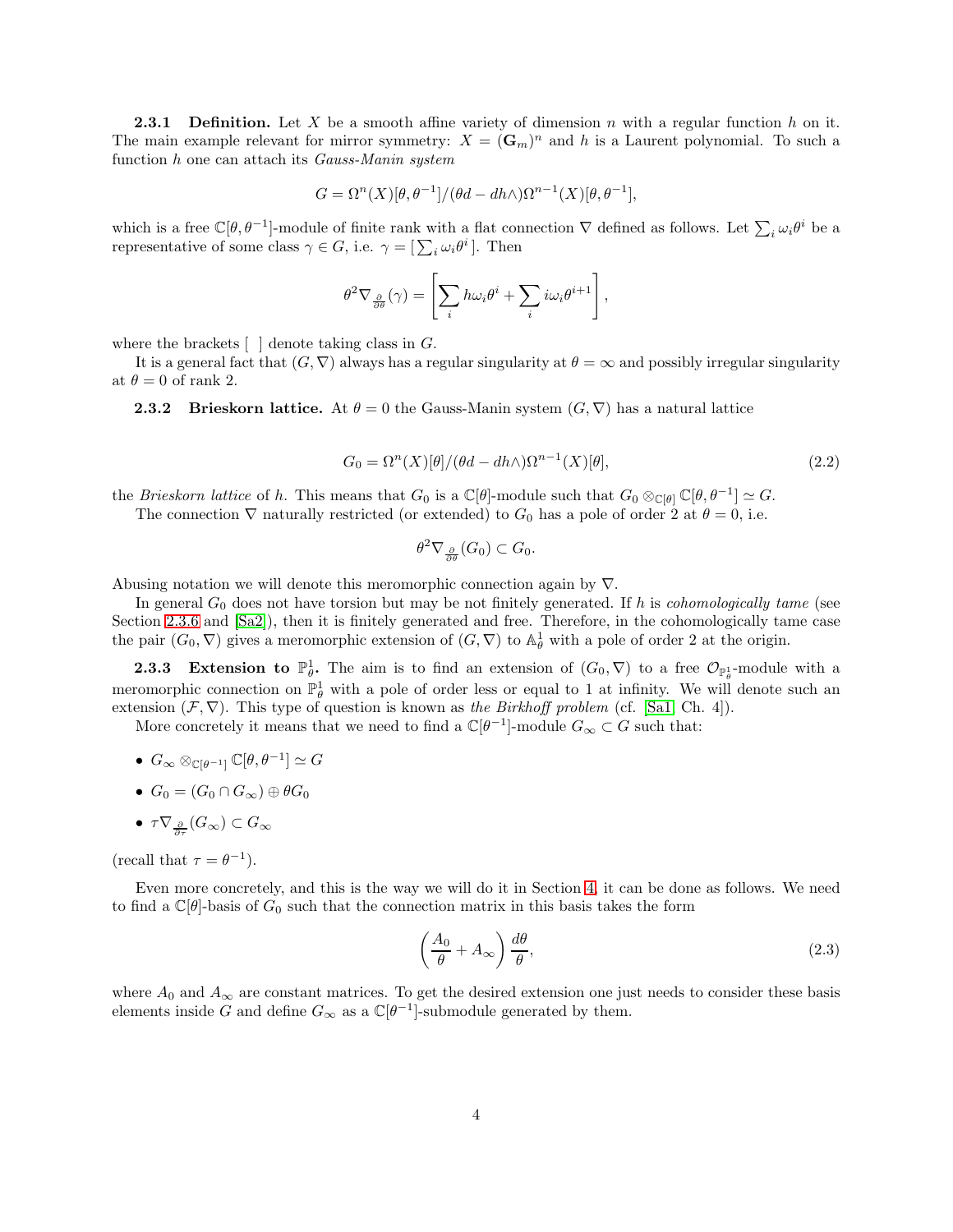**2.3.4 Pairing.** If h is a cohomologically tame function, then there exists a non-degenerate bilinear pairing (cf. [\[DoSa1\]](#page-21-5))

<span id="page-4-6"></span><span id="page-4-1"></span>
$$
S_W: G \otimes j^*G \to \mathbb{C}[\theta, \theta^{-1}], \tag{2.4}
$$

where  $j: W \to W$  is given by  $\theta \mapsto -\theta$ .<sup>[1](#page-4-0)</sup>

It satisfies

$$
\frac{d}{d\theta}S_W(g_1, g_2) = S_W(\partial_\theta g_1, g_2) + S_W(g_1, \partial_\theta g_2),\tag{2.5}
$$

i.e. it is a horizontal section of the sheaf  $\mathcal{H}om_{\mathcal{O}_W}(\mathcal{F}_W \otimes j^*\mathcal{F}_W,\mathcal{O}_W)$  equipped with its natural connection, and

<span id="page-4-7"></span>
$$
S_W(g_1, g_2) = (-1)^n \overline{S_W(g_2, g_1)},
$$
\n(2.6)

where we used the notation  $\overline{P(\theta, \theta^{-1})} := P(-\theta, -\theta^{-1})$  for a Laurent polynomial  $P(\theta, \theta^{-1})$ .

Moreover, [\(2.4\)](#page-4-1) has the property

$$
S_W(G_0, j^*G_0) \subset \theta^n \mathbb{C}[\theta] \subset \mathbb{C}[\theta, \theta^{-1}], \tag{2.7}
$$

and therefore we get a natural extension

$$
S_{U_0}: G_0 \otimes j^* G_0 \to \mathbb{C}[\theta]. \tag{2.8}
$$

On  $G_0$  we can write

<span id="page-4-4"></span><span id="page-4-2"></span>
$$
S_{U_0} = \sum_{i \ge n} S_i \theta^i,
$$

where  $S_i: G_0 \otimes j^*G_0 \to \mathbb{C} \theta^i$  are *higher residue pairings* of K. Saito;  $S_n$  is the Grothendieck residue pairing. For a modern overview of K. Saito's works on this subject we refer to [\[SaiTa\]](#page-22-1).

Let  $(\mathcal{F}, \nabla)$  be an extension as in Section [2.3.3.](#page-3-0) We would like to extend [\(2.8\)](#page-4-2) to a pairing

<span id="page-4-3"></span>
$$
S\colon \mathcal{F}\otimes j^*\mathcal{F}\to \mathcal{O}_{\mathbb{P}_{\theta}^1}.
$$

There exists  $d \in \mathbb{Z}$  such that  $S_W(G_\infty, j^*G_\infty) \subset \tau^{-d} \mathcal{O}_{U_\infty}$  and therefore [\(2.8\)](#page-4-2) always extends to

$$
S: \mathcal{F} \otimes j^* \mathcal{F} \to \mathcal{O}_{\mathbb{P}_{\theta}^1}(-n \cdot \{0\} + d \cdot \{\infty\}). \tag{2.9}
$$

Here  $\mathcal{O}_{\mathbb{P}_{\theta}^{1}}(-n \cdot \{0\} + d \cdot \{\infty\})$  is an invertible subsheaf of  $K_{\mathbb{P}_{\theta}^{1}}$  which consists of rational functions of  $\mathbb{P}_{\theta}^{1}$ , generated by  $\theta^n$  and  $\tau^{-d}$ . It is isomorphic to  $\mathcal{O}_{\mathbb{P}^1_\theta}$  if and only if  $d = n$ . The choice of d in [\(2.9\)](#page-4-3) is not unique but there exists the minimal possible d.

By [\(2.7\)](#page-4-4) we know that  $d \ge n$  and therefore [\(2.9\)](#page-4-3) produces a pairing with values in  $\mathcal{O}_{\mathbb{P}_{\theta}^1}$  iff  $d = n$ . The latter condition is equivalent to the existence of a global basis  $e_1, \ldots, e_\mu$  of F such that  $S_{U_0}(e_{i|U_0}, e_{j|U_0}) \in \theta^n \mathbb{C}$ .

<span id="page-4-5"></span>**2.3.5** V-filtration. Let X be a smooth algebraic variety, Y its closed smooth subvariety of codimension one, and I the ideal sheaf of Y in X. First define an increasing filtration  $V_{\bullet}\mathcal{O}_X$  by putting  $V_i\mathcal{O}_X = \mathcal{O}_X$  if  $i \geq 0$  and  $V_i \mathcal{O}_X = I^{-i}$  if  $i < 0$ . Now let  $V_{\bullet} \mathcal{D}_X$  be an increasing filtration defined as

$$
V_i \mathcal{D}_X = \{ P \in \mathcal{D}_X \mid P(V_m \mathcal{O}_X) \subset V_{m+i} \mathcal{O}_X, \quad \forall \ m \in \mathbb{Z} \}.
$$

<span id="page-4-0"></span><sup>&</sup>lt;sup>1</sup>The morphism j extends uniquely to a morphism  $\mathbb{P}_{\theta}^{1} \to \mathbb{P}_{\theta}^{1}$ . Abusing notation we will denote this morphism again by j, and we will use the same notation for its restrictions if it does not lead to confusion.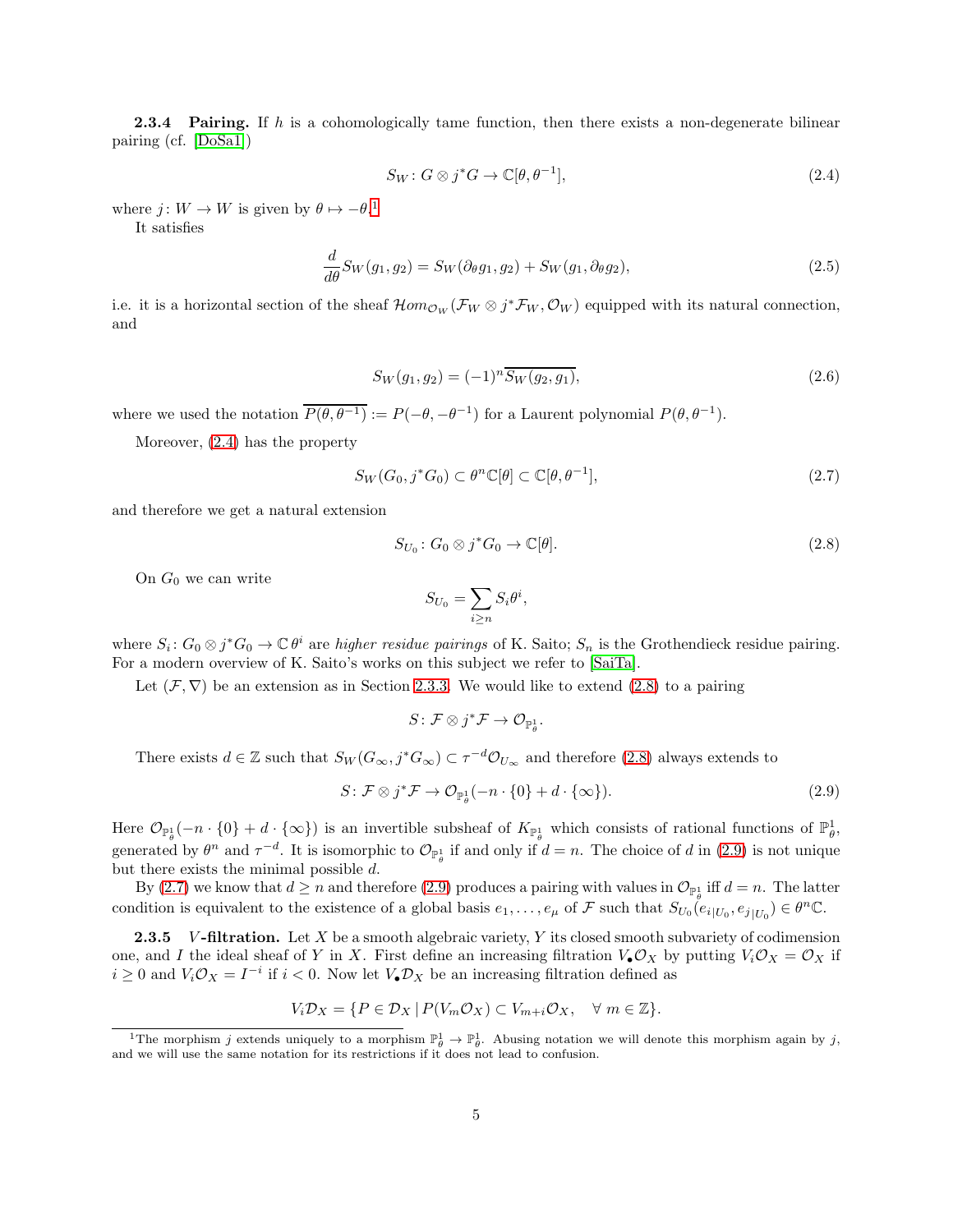One can locally describe it more explicitly as follows (cf. [\[PeSt\]](#page-21-15)). Let  $(y_1, \ldots, y_n, x)$  be a local coordinate system on X such that in this neighbourhood Y is given by the equation  $x = 0$ . Then  $V_0 \mathcal{D}_X$  is a subsheaf of rings of  $\mathcal{D}_X$  locally generated by  $\mathcal{O}_X$ , vector fields  $\frac{\partial}{\partial y_1}, \dots, \frac{\partial}{\partial y_n}$  and  $x \frac{\partial}{\partial x}$ . If we denote  $\partial_x = \frac{\partial}{\partial x}$ , then  $V_i \mathcal{D}_X$ is a  $V_0 \mathcal{D}_X$ -module generated by  $x^i \partial_x^j$  with  $i - j \geq -k$ .

Let M be a (left)  $\mathcal{D}_X$ -module and  $V_\bullet \mathcal{M}$  a discrete exhaustive increasing filtration indexed by  $\mathbb{Q}$ . It is called  $V$ -filtration iff

1. it is compatible with the filtration  $V_{\bullet} \mathcal{D}_X$ , i.e.  $(V_i \mathcal{D}_X) (V_{\alpha} \mathcal{M}) \subset V_{\alpha+i} \mathcal{M}$  for all  $\alpha$  and i; furthermore, the inclusion  $I(V_\alpha \mathcal{M}) \subset V_{\alpha-1} \mathcal{M}$  should be an equality for  $\alpha < 0$ .

2. the action of  $x\partial_x + \alpha$  on  $\operatorname{Gr}_{\alpha}^V \mathcal{M}$  is nilpotent.

If such a filtration exists, then it is unique (cf. [\[Bu\]](#page-20-2)).

The Gauss-Manin system G considered as a  $\mathbb{C}[\tau]\langle\partial_\tau\rangle$ -module<sup>[2](#page-5-1)</sup> always has a V-filtration along  $\{\tau=0\}$ , and pairing [\(2.4\)](#page-4-1) satisfies

$$
S_W(V_0G, \overline{V_{<1}G}) \subset \mathbb{C}[\tau].\tag{2.10}
$$

<span id="page-5-0"></span>For more details we refer to [\[DoSa1\]](#page-21-5).

**2.3.6 Tameness.** Let X be a smooth algebraic variety and  $h: X \to \mathbb{A}^1$  a morphism. By a partial compactification we mean a commutative diagram

<span id="page-5-3"></span>

where  $\overline{X}$  is an algebraic variety(not necessarily smooth), j is an open embedding, and  $\overline{h}$  is proper.

The morphism  $h$  is called *cohomologically tame* iff there exists a partial compactification such that the support of  $\Phi_{\overline{h}-a}(Rj_*\mathbb{C}_X)$  is finite and contained in  $X_a$ , for all  $a \in \mathbb{A}^1$ . We refer to [\[Sa2\]](#page-21-13) for more details.

2.4 Initial conditions. Let  $(M, \circ, e, g, E)$  be a Frobenius manifold with an Euler field. In this setting one defines two endomorphisms of  $\mathcal{T}_M$  as

$$
\mathcal{U}(X) = E \circ X, \qquad \mathcal{V}(X) = \nabla_X(E) - \frac{D}{2}X,\tag{2.11}
$$

where D is defined by  $Lie_E(g) = Dg$  (see [\[Ma,](#page-21-4) II.1]).

If  $p \in M$  is a semi-simple point of M, i.e. the algebra  $(T_pM, \circ_p)$  is semi-simple (isomorphic to  $\mathbb{C}^n$ ), then in a neighborhood of this point the tuple  $(M, \circ, e, g, E)$  is uniquely determined by the data

<span id="page-5-2"></span>
$$
(T, \mathcal{U}, \mathcal{V}, g, e), \tag{2.12}
$$

where  $T = T_pM$ , U and V are endomorphisms of T induced by [\(2.11\)](#page-5-2), g is a non-degenerate symmetric bilinear pairing on  $T$  induced by the metric, and  $e$  is an element in  $T$  induced by the identity vector field. This follows from [\[Du,](#page-21-16) Main Th., p.188] or [\[Sa1,](#page-21-14) Th. VII.4.2].

#### 3 Construction of Landau-Ginzburg potentials

We start by summarizing some facts about quantum cohomology of a smooth three-dimensional quadric  $Q_3$ (see [\[BaMa\]](#page-20-3) for details). Then we explain how to obtain the standard LG potential for  $Q_3$  from its quantum cohomology. As we already mentioned, this LG potential does not have enough critical points to be an honest LG model in the sense of Section [2.2,](#page-2-0) and we present its *adhoc* partial compactification.

<span id="page-5-1"></span><sup>&</sup>lt;sup>2</sup>This just means that we consider not G itself but its push-forward as a D-module with respect to the open inclusion  $U_0\cap U_\infty\to U_\infty.$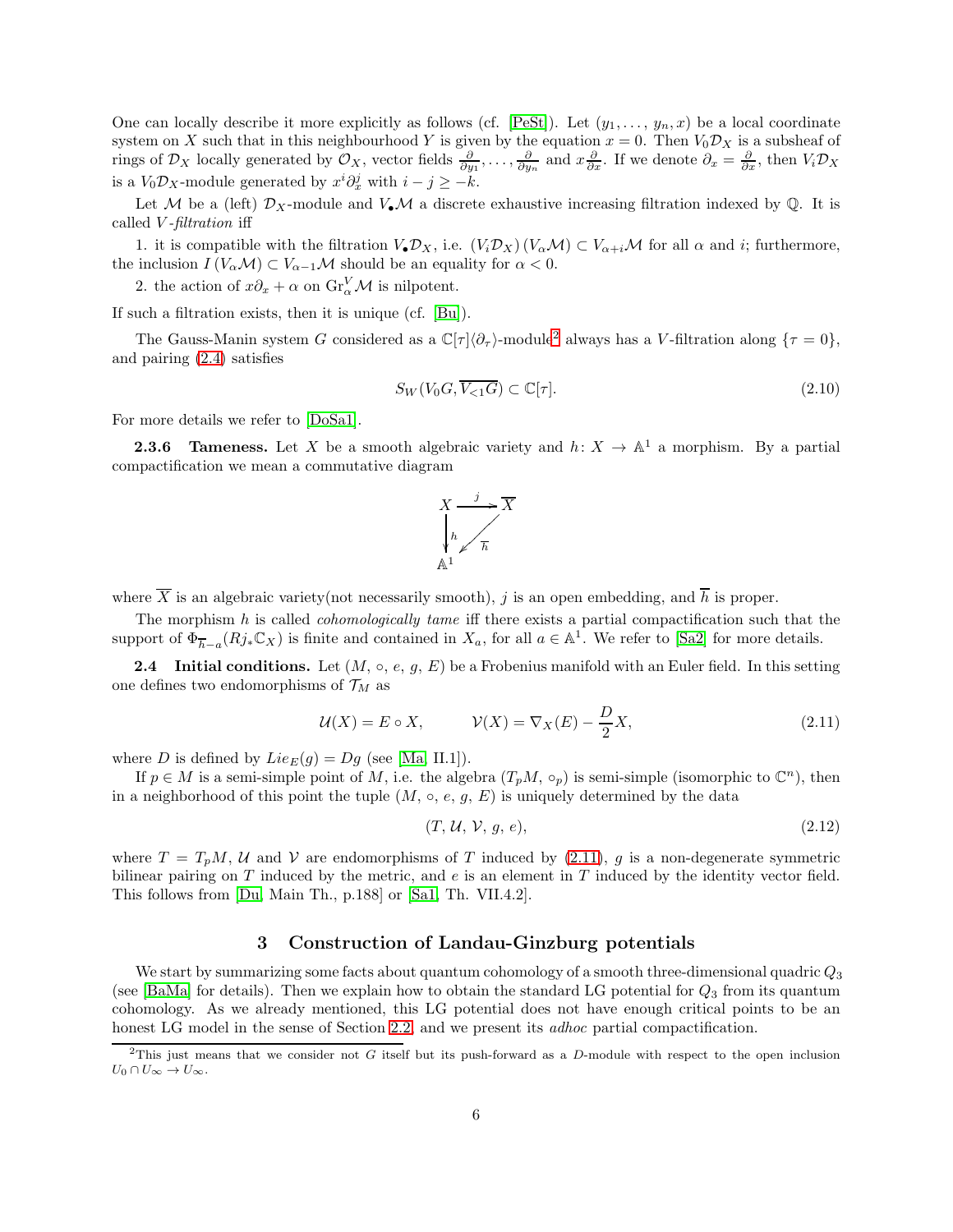**3.1** Quantum cohomology of  $Q_3$ . Let  $V = Q_3$  be a smooth Fano hypersurface in  $\mathbb{P}^4$  which is given by a non-degenerate homogeneous polynomial of degree 2. The singular cohomology groups  $H^{i}(V, \mathbb{Z})$  are free of rank one in each even degree and vanish in odd degrees. Consider a graded basis  $\Delta_0$ ,  $\Delta_1$ ,  $\Delta_2$ ,  $\Delta_3$  of  $H^*(V, \mathbb{Z})$ , such that  $\Delta_0$  is the identity,  $\Delta_1$  is the hyperplane class,  $\Delta_1 \cup \Delta_2 = \Delta_3$ , where  $\Delta_3$  is Poincaré dual to the class of a point.

The table of quantum multiplication by  $\Delta_1$  in the small quantum cohomology is

<span id="page-6-0"></span>
$$
\Delta_1 \Delta_0 = \Delta_1
$$
\n
$$
\Delta_1 \Delta_1 = 2\Delta_2
$$
\n
$$
\Delta_1 \Delta_2 = \Delta_3 + q\Delta_0
$$
\n
$$
\Delta_1 \Delta_3 = q\Delta_1.
$$
\n(3.1)

Hence, the spectral cover consists of 4 reduced points

$$
P_0 = (1, 0, 0, -q)
$$
  

$$
P_i = (1, \xi_i, \frac{\xi_i^2}{2}, q),
$$

<span id="page-6-2"></span>where  $\xi_i$  are roots of  $\xi^3 = 4q$ , and  $1 \le i \le 3$ . The point  $P_0$  does not lie on the torus **T** (cf. Section [2.1.1\)](#page-2-1).

3.1.1 Initial conditions. We can express the anti-canonical class as

$$
-K_V = 3\Delta_1.
$$

In the basis of the  $\Delta_i$ 's the initial conditions take the form

$$
\mathcal{U} = \left(\begin{array}{cccc} 0 & 0 & 3q & 0 \\ 3 & 0 & 0 & 3q \\ 0 & 6 & 0 & 0 \\ 0 & 0 & 3 & 0 \end{array}\right)
$$

and

$$
\mathcal{V} = \left( \begin{array}{cccc} 1 & 0 & 0 & 0 \\ 0 & 0 & 0 & 0 \\ 0 & 0 & -1 & 0 \\ 0 & 0 & 0 & -2 \end{array} \right) + \frac{1}{2}.
$$

#### **3.2** Standard LG potential. Restricting to the torus T we can rewrite system  $(3.1)$  as

$$
\Delta_1 = \frac{2\Delta_2}{\Delta_1}
$$

$$
\Delta_1 = \frac{\Delta_3 + q}{\Delta_2}
$$

$$
\Delta_1 = \frac{q\Delta_1}{\Delta_3}.
$$

The above system can be rewritten as

<span id="page-6-1"></span>
$$
\Delta_1 = \frac{2\Delta_2}{\Delta_1}
$$
\n
$$
\frac{\Delta_2}{\Delta_1} = \frac{(\Delta_3 + q)^2}{2\Delta_2\Delta_3}
$$
\n
$$
\frac{\Delta_3^2}{2\Delta_2\Delta_3} = \frac{q^2}{2\Delta_2\Delta_3}.
$$
\n(3.2)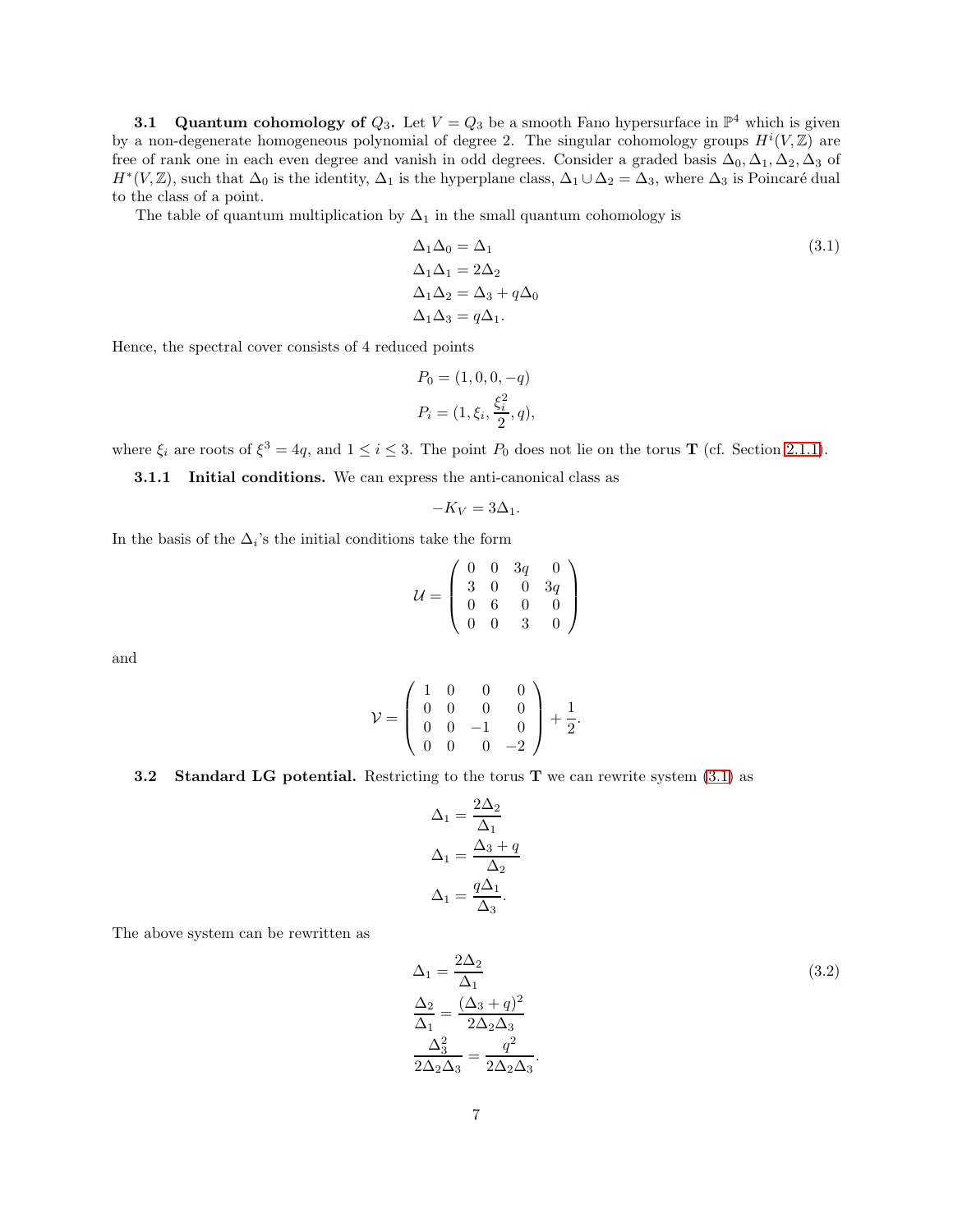It is easy to see that if we define

<span id="page-7-0"></span>
$$
f = \Delta_1 + \frac{2\Delta_2}{\Delta_1} + \frac{(\Delta_3 + q)^2}{2\Delta_2\Delta_3},
$$
\n(3.3)

then the system  $\Delta_i \frac{\partial f}{\partial \Delta_i} = 0$  coincides with [\(3.2\)](#page-6-1). In this sense f "integrates" the multiplication table.

We claim that  $(3.3)$  is the standard LG potential for  $Q_3$  proposed in [\[EgHoXi\]](#page-21-1). Indeed, consider another coordinate system on the torus  $\mathbf{T} = {\Delta_1 \Delta_2 \Delta_3 \neq 0}$  given by

$$
Y_1 = \Delta_1
$$
,  $Y_2 = \frac{2\Delta_2}{\Delta_1}$ ,  $Y_3 = \Delta_3$ .

Rewriting [\(3.3\)](#page-7-0) in terms of these coordinates we get

$$
f = Y_1 + Y_2 + \frac{(Y_3 + q)^2}{Y_1 Y_2 Y_3}.
$$
\n(3.4)

which is exactly the LG potential proposed in loc.cit..

3.3 Compactification. By construction [\(3.3\)](#page-7-0) has 3 critical points but a Landau-Ginzburg potential for  $Q_3$  in the sense of Section [2.2](#page-2-0) must necessarily have 4 critical points. Below we will give an *adhoc* partial compactification of f to a new LG potential  $\tilde{f}$  which has the correct number of critical points. In Section [4](#page-8-0) we will study the Gauss-Manin system of  $\tilde{f}$  and show that it deserves the name LG potential.

Consider the affine space  $\mathbb{A}^3 = \text{Spec } \mathbb{C}[Y_1, Y_2, Y_3]$ . Expression [\(3.4\)](#page-7-1) gives a regular function on the torus  ${Y_1Y_2Y_3 \neq 0} \subset \mathbb{A}^3$ . Functions  $x, y, z$  given by

<span id="page-7-3"></span><span id="page-7-1"></span>
$$
x = \frac{Y_3 + q}{qY_1}
$$
  
\n
$$
y = Y_1
$$
  
\n
$$
z = \frac{Y_2}{Y_1} - 1
$$
\n(3.5)

<span id="page-7-2"></span>.

define another coordinate system on this torus. Rewriting f in terms of these coordinates we get

$$
\tilde{f} = y(2+z) + \frac{qx^2}{(xy-1)(1+z)}.
$$
\n(3.6)

One can interpret [\(3.6\)](#page-7-2) as a regular function on an open subvariety of  $\mathbb{A}^3 = \text{Spec } \mathbb{C}[x, y, z]$  defined by  $\{(xy-1)(1+z)\neq 0\}$ . The torus  $\{Y_1Y_2Y_3\neq 0\}$  is embedded into this space by formulas [\(3.5\)](#page-7-3).

It is easy to check that the critical locus of  $\tilde{f}$  consists of 4 points

$$
P_0 = (0, 0, -2)
$$
 and  $P_i = (\frac{2}{\xi_i}, \xi_i, 0),$ 

where  $\xi_i^3 = 4q$ .

3.4 General case. The above considerations work for an arbitrary smooth odd-dimensional quadric  $Q_{2n+1}$  of dimension  $2n+1$ . Let  $\Delta_0, \ldots, \Delta_{2n+1}$  be a graded basis of  $H^*(Q_{2n+1}, \mathbb{Z})$ , such that  $\Delta_0$  is the identity,  $\Delta_1$  is the hyperplane class,  $\Delta_i = \Delta_1^{\cup i}$  for  $i \leq n$ , and  $\Delta_i \cup \Delta_{2n+1-i} = \Delta_{2n+1}$ , where  $\Delta_{2n+1}$  is Poincaré dual to the class of a point.

One can write down the quantum multiplication by  $\Delta_1$ . Then one can show that

$$
f = \Delta_1 + \frac{\Delta_2}{\Delta_1} + \dots + \frac{\Delta_n}{\Delta_{n-1}} + \frac{2\Delta_{n+1}}{\Delta_n} + \frac{\Delta_{n+2}}{\Delta_{n+1}} + \dots + \frac{\Delta_{2n}}{\Delta_{2n-1}} + \frac{(\Delta_{2n+1} + q)^2}{2\Delta_{2n}\Delta_{2n+1}}
$$

is the analogue of [\(3.3\)](#page-7-0), and

$$
\widetilde{f} = \sum_{i=1}^{n} y_i (2 + z_i) + \frac{qx^2}{(xy_1 \dots y_n - 1)(1 + z_1) \dots (1 + z_n)}
$$

is the analogue of [\(3.6\)](#page-7-2).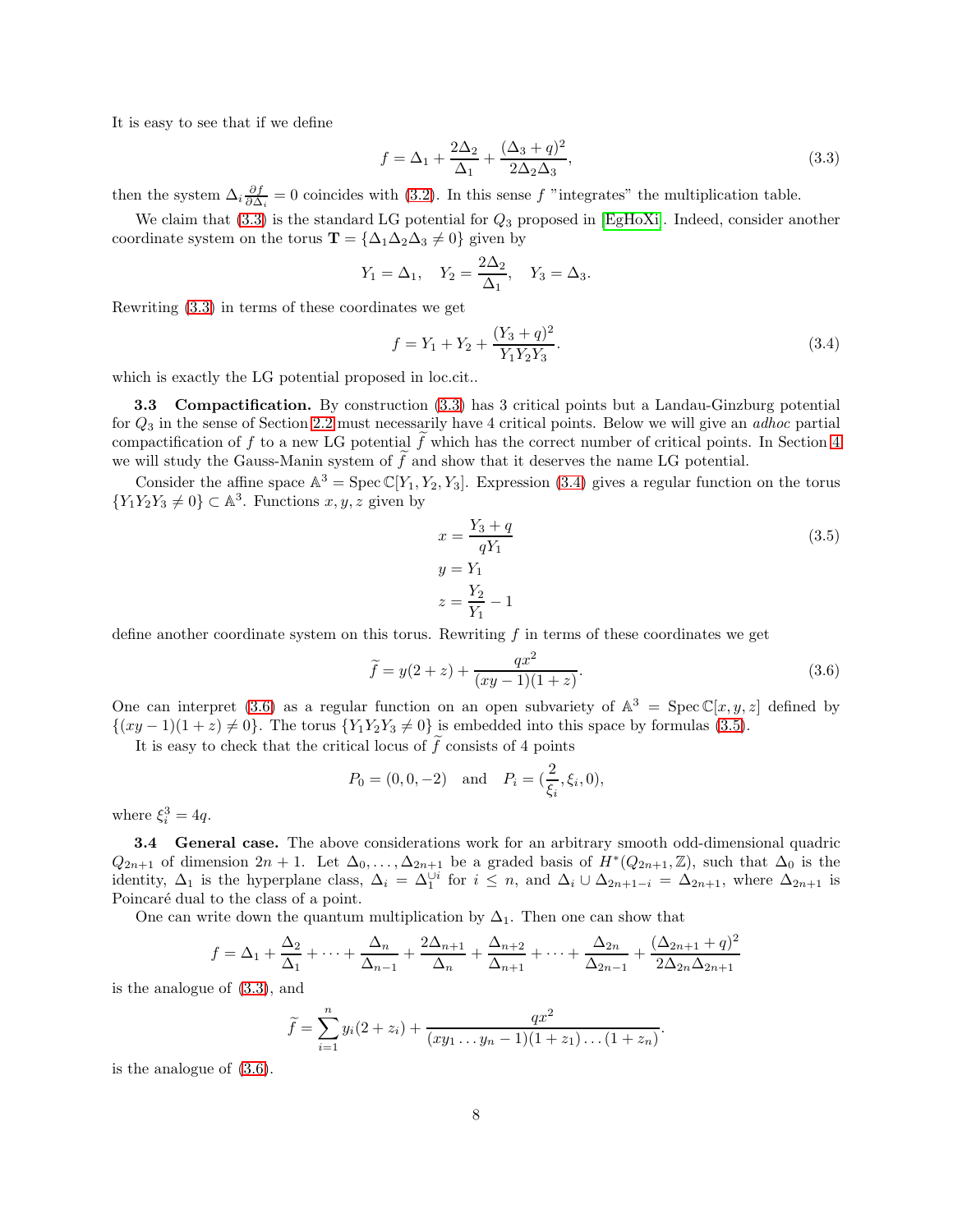# 4 Gauss-Manin system of  $\widetilde{f}$

<span id="page-8-0"></span>4.1 Notation. For convenience we repeat the partial compactification in a somewhat backwards order. Namely, consider  $\mathbb{A}^3 = \operatorname{Spec} \mathbb{C}[x, y, z]$  and let U be the open subvariety defined by  $\{(xy - 1)(1 + z) \neq 0\}$ . On  $\tilde{U}$  we have the regular function

<span id="page-8-3"></span><span id="page-8-2"></span>
$$
\tilde{f} = y(2+z) + \frac{qx^2}{(xy-1)(1+z)},
$$
\n(4.1)

which is our partially compactified potential  $(3.6)$ .

Consider functions  $\Delta_1, \Delta_2, \Delta_3$  on  $\mathbb{A}^3$  given by

$$
\Delta_1 = y, \quad \Delta_2 = \frac{y^2}{2}(z+1), \quad \Delta_3 = qxy - q,
$$
\n(4.2)

which form a coordinate system on the subset  $\{y \neq 0\} \subset \mathbb{A}^3$ . The inverse coordinate change is given by

$$
x = \frac{\Delta_3 + q}{q\Delta_1}, \quad y = \Delta_1, \quad z = \frac{2\Delta_2}{\Delta_1^2} - 1.
$$
 (4.3)

Let U be the intersection  $\widetilde{U} \cap \{y \neq 0\}$ . On U function [\(4.1\)](#page-8-2) can be rewritten in terms of  $\Delta_1, \Delta_2, \Delta_3$  as

<span id="page-8-4"></span>
$$
f := \widetilde{f}_{|U} = \Delta_1 + \frac{2\Delta_2}{\Delta_1} + \frac{(\Delta_3 + q)^2}{2\Delta_2\Delta_3}.
$$
\n
$$
(4.4)
$$

Formulas [\(4.2\)](#page-8-3) give an isomorphism of U with the algebraic torus  $\mathbf{G}_m^3 = \text{Spec } \mathbb{C}[t_1^{\pm 1}, t_2^{\pm 1}, t_3^{\pm 1}]$ , such that  $t_i$ 's correspond to  $\Delta_i$ 's. Formula [\(4.4\)](#page-8-4) gives the LG potential before the compactification as in [\(3.3\)](#page-7-0).

<span id="page-8-1"></span>**4.1.1 Lemma.** Function  $(4.1)$  is cohomologically tame.<sup>[3](#page-8-5)</sup>

Proof. See Appendix A. ■

**4.1.2** Lemma. The Gauss-Manin system  $G^{\tilde{f}}$  has the following properties:

- (i)  $G^{\tilde{f}}$  is a free  $\mathbb{C}[\theta, \theta^{-1}]$ -module of rank 4;
- (ii)  $G_0^{\tilde{f}}$  is a free  $\mathbb{C}[\theta]$ -module of rank 4.

**Proof.** For both properties it is essential that  $\tilde{f}$  is cohomologically tame.

(i) For a function with isolated critical points the module  $G$  is always free of finite rank. If, moreover, the function is cohomologically tame, then the rank is equal to the Milnor number([\[Do2\]](#page-20-1), Th. 5.2.3). In our case it is 4.

(ii) For a function with (cohomologically) isolated critical points at infinity Corollary 5.2.6 of [\[Do2\]](#page-20-1) states, that  $G_0$  is free and of finite type iff the function is cohomologically tame.

Applying this corollary to  $\tilde{f}$  we get that  $G_0^{\tilde{f}}$  is a free  $\mathbb{C}[\theta]$ -module of finite rank. Hence, its rank equals to the dimension of the fiber at zero. Using Proposition 5.1.1 of [\[Do2\]](#page-20-1) we see that the rank is equal to the Milnor number. ■

<span id="page-8-7"></span>**4.1.3** Lemma. The natural morphism of  $\mathcal{D}_W$ -modules  $G^{\tilde{f}} \to G^f$  given by the restriction of differential forms from  $\tilde{U}$  to U is an isomorphism.<sup>[4](#page-8-6)</sup>

**Proof.** Restriction of differential forms from  $\tilde{U}$  to U defines the morphism

$$
\Omega^i(\widetilde{U}) \to \Omega^i(U),
$$

<sup>&</sup>lt;sup>3</sup>It is also true that f has isolated singularities at infinity in the sense of [\[Do2\]](#page-20-1).

<span id="page-8-6"></span><span id="page-8-5"></span><sup>&</sup>lt;sup>4</sup>Recall from Section [2.3](#page-2-2) that  $W = \mathbb{A}_{\theta}^1 - \{0\}$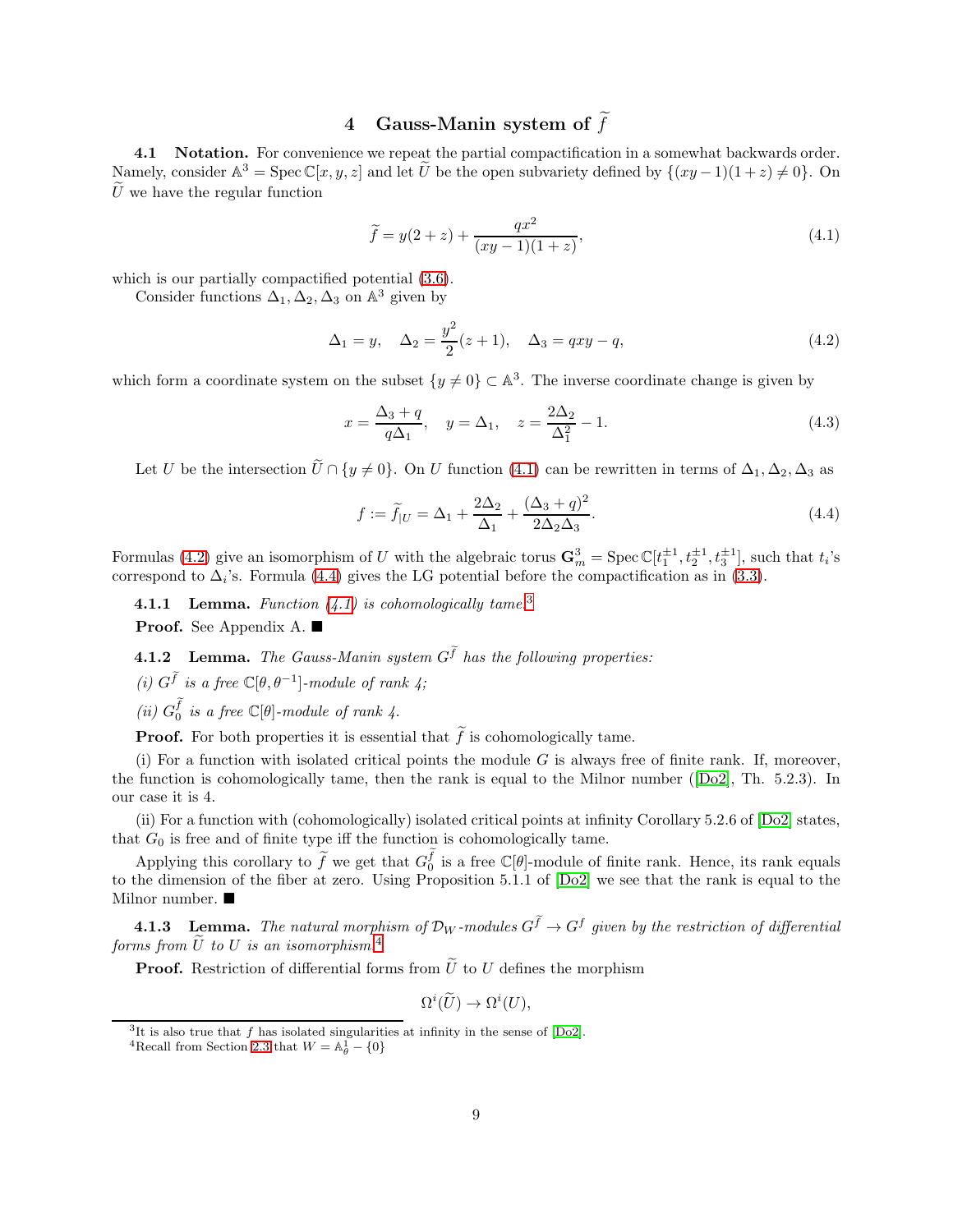which is injective but not surjective; it is the localization morphism given by inverting  $\Delta_1$ . One can check directly that the induced morphism  $G^{\tilde{f}} \to G^f$  on the Gauss-Manin systems is also injective.

By Theorem 5.2.3 of [\[Do2\]](#page-20-1) the rank of  $G^f$  is 4 (we use here that f has one isolated singularity at infinity). Consider the short exact sequence of  $\mathcal{O}_W$ -coherent  $\mathcal{D}_W$ -modules

$$
0 \to G^{\widetilde{f}} \to G^f \to G^f/G^{\widetilde{f}} \to 0.
$$

Since rk  $G^{\tilde{f}} =$  rk  $G^f$  the quotient is an  $\mathcal{O}_W$ -module of rank zero. Therefore, by the standard fact that for a smooth algebraic variety X any  $\mathcal{O}_X$ -coherent  $\mathcal{D}_X$ -module is a locally free  $\mathcal{O}_X$ -module (see [\[Be\]](#page-20-4), Lect. 2, 1.a), we get that  $G^f/G^{\tilde{f}}$  is locally free of rank zero and hence vanishes.

**4.2 Birkhoff problem.** Consider the following 3-form on  $\widetilde{U}$ 

$$
\omega_0 = \frac{dx \wedge dy \wedge dz}{(xy - 1)(z + 1)},
$$

and let  $\omega_i = \Delta_i \omega_0$ . Note also that

$$
\omega_{0|U} = \frac{d\Delta_1}{\Delta_1} \wedge \frac{d\Delta_2}{\Delta_2} \wedge \frac{d\Delta_3}{\Delta_3}.
$$

If  $\omega$  is a 3-form, then let  $[\omega]$  denote its class in  $G_0$ . In the above formulas by  $\Delta_i$  we mean  $\Delta_{i|\tilde{U}}$  and  $\Delta_{i|U}$ respectively. We will continue to use this notation, if it does not lead to confusion.

<span id="page-9-1"></span>**4.2.1** Lemma. In  $G^f$  we have the following identities

$$
\begin{aligned} [\Delta_i f'_{\Delta_i} \omega_0] &= 0\\ [\Delta_i \Delta_j f'_{\Delta_i} \omega_0] &= 0\\ [\Delta_i^2 f'_{\Delta_i} \omega_0] &= \theta[\omega_i]. \end{aligned}
$$

**Proof.** Let us only prove the third identity for  $i = 2$ . The other cases are analogous. We have the following equality of differential forms

$$
\Delta_2^2 f'_{\Delta_2} \omega_0 = -df \wedge \left( \Delta_2 \frac{d\Delta_1}{\Delta_1} \wedge \frac{d\Delta_3}{\Delta_3} \right),
$$

<span id="page-9-0"></span>hence  $[\Delta_2^2 f'_{\Delta_2} \omega_0] = \theta[\omega_2]$  in  $G^f$ .

**4.2.2** Lemma. Elements  $[\omega_0], \ldots, [\omega_3]$  are  $\mathbb{C}[\theta]$ -linearly independent in  $G_0^{\tilde{f}}$ .

**Proof.** The vector space  $G_0^{\tilde{f}}/ \theta G_0^{\tilde{f}}$  can be identified with the Milnor ring by mapping 1 to the class of  $[\omega_0]$ . Under this isomorphism the class of  $\Delta_i$  goes to the class of  $[\omega_i]$ . Since  $1, \Delta_1, \Delta_2, \Delta_3$  form a basis in the Milnor ring, classes of  $[\omega_0], \ldots, [\omega_3]$  form a basis in  $G_0^{\tilde{f}}/\theta G_0^{\tilde{f}}$ . This implies the statement.

<span id="page-9-2"></span>**4.2.3** Lemma. (i) Elements  $[\omega_0], \ldots, [\omega_3]$  freely generate in  $G^{\tilde{f}}$  an  $\mathcal{O}_W$ -submodule  $H^{\tilde{f}}$  of rank 4; (ii) The following identities hold

$$
\theta^2 \partial_{\theta}[\omega_0] = 3[\omega_1] \n\theta^2 \partial_{\theta}[\omega_1] = 6[\omega_2] + \theta[\omega_1] \n\theta^2 \partial_{\theta}[\omega_2] = 3[\omega_3] + 3q[\omega_0] + 2\theta[\omega_2] \n\theta^2 \partial_{\theta}[\omega_3] = 3q[\omega_1] + 3\theta[\omega_3],
$$

and therefore  $H^{\tilde{f}}$  is a  $\mathcal{D}_W$ -submodule;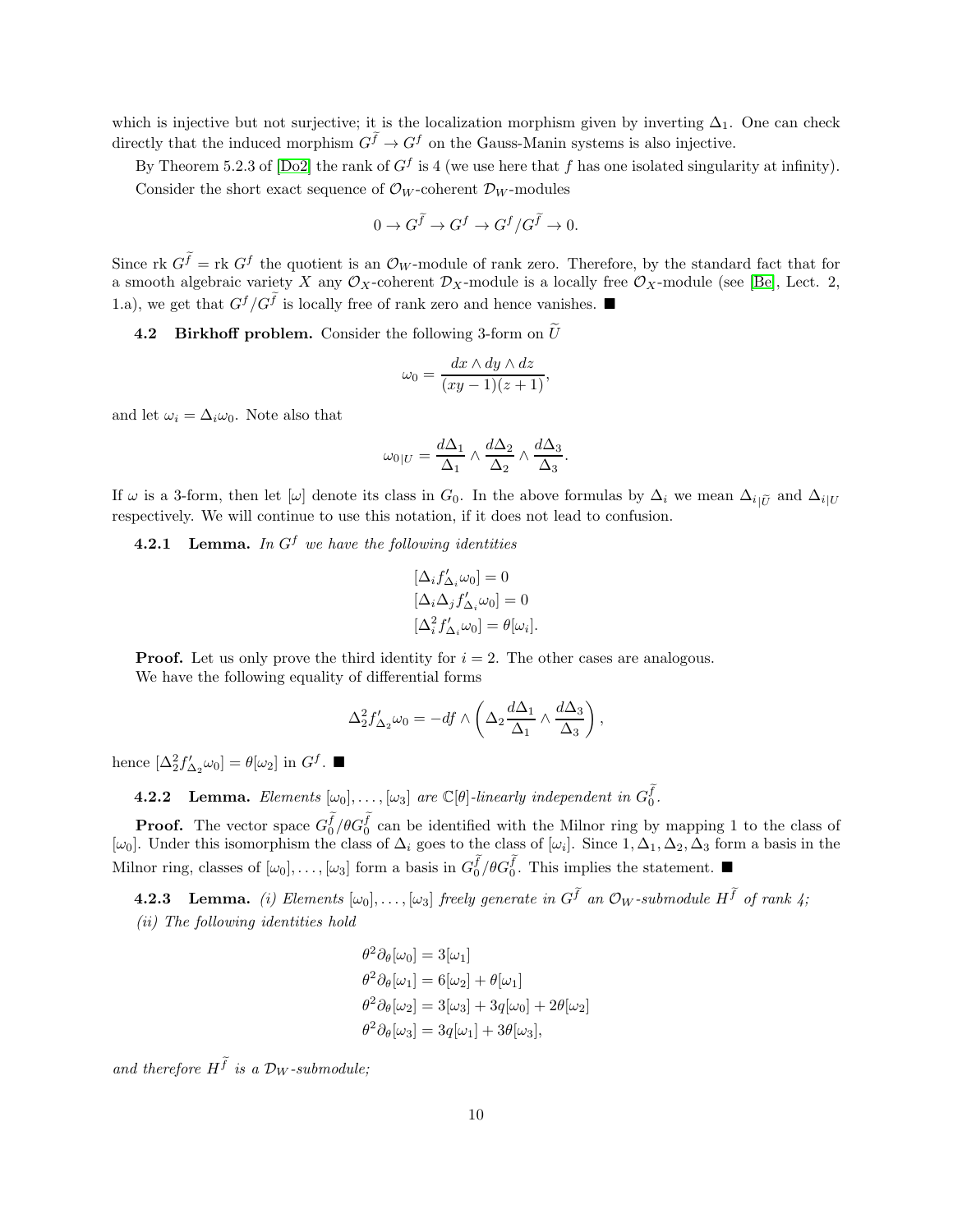(iii)  $G^{\tilde{f}} = H^{\tilde{f}}$ .

(iv) The connection matrix in the basis  $[\omega_0], \ldots, [\omega_3]$  takes the form

$$
\left(\frac{A_0}{\theta} + A_{\infty}\right) \frac{d\theta}{\theta},
$$

where

$$
A_0 = \left(\begin{array}{cccc} 0 & 0 & 3q & 0 \\ 3 & 0 & 0 & 3q \\ 0 & 6 & 0 & 0 \\ 0 & 0 & 3 & 0 \end{array}\right)
$$

and

$$
A_{\infty} = \left( \begin{array}{cccc} 0 & 0 & 0 & 0 \\ 0 & 1 & 0 & 0 \\ 0 & 0 & 2 & 0 \\ 0 & 0 & 0 & 3 \end{array} \right)
$$

**Proof.** (i) By Lemma [4.2.2](#page-9-0)  $[\omega_0], \ldots, [\omega_3]$  are linearly independent in  $G_0^{\tilde{f}}$ , and hence also in  $G^{\tilde{f}}$  and  $G^f$ . Therefore, they generate a submodule of rank 4 in  $G^{\tilde{f}}$  (and in  $G^f$ ).

(ii) Because of the natural isomorphism  $G^{\tilde{f}} \to G^f$  we can check these identities in  $G^f$ . First, note that the following identities hold in the ring of functions on  $U$ 

$$
\begin{split} &f=3\Delta_1-2\Delta_1 f'_{\Delta_1}-\Delta_2 f'_{\Delta_2}\\ &\Delta_1\Delta_1=2\Delta_2+\Delta_1^2 f'_{\Delta_1}\\ &\Delta_1\Delta_2=(\Delta_3+q)+\Delta_2(\Delta_1 f'_{\Delta_1}+\Delta_2 f'_{\Delta_2}-\Delta_3 f'_{\Delta_3})\\ &\Delta_1\Delta_3=q\Delta_1+\Delta_3(\Delta_1 f'_{\Delta_1}+\Delta_2 f'_{\Delta_2}+\Delta_3 f'_{\Delta_3})-q(\Delta_1 f'_{\Delta_1}+\Delta_2 f'_{\Delta_2}-\Delta_3 f'_{\Delta_3}). \end{split}
$$

These identities can be checked by direct computations.

Using the first identity we get

$$
\theta^2 \partial_{\theta}[\omega_0] = [f\omega_0] = [(3\Delta_1 - 2\Delta_1 f'_{\Delta_1} - \Delta_2 f'_{\Delta_2})\omega_0] = 3[\Delta_1 \omega_0] - 2[\Delta_1 f'_{\Delta_1} \omega_0] - [\Delta_2 f'_{\Delta_2} \omega_0].
$$

Applying Lemma [4.2.1](#page-9-1) we get

$$
\theta^2 \partial_{\theta}[\omega_0] = 3[\Delta_1 \omega_0] = 3[\omega_1].
$$

Using the first two identities and Lemma [4.2.1](#page-9-1) we get

$$
\theta^2 \partial_{\theta}[\omega_1] = [f\Delta_1 \omega_0] = [6\Delta_2 \omega_0 + \Delta_1^2 f'_{\Delta_1} \omega_0 - \Delta_1 \Delta_2 f'_{\Delta_2} \omega_0] = 6[\omega_2] + \theta[\omega_1].
$$

The remaining two formulas are obtained analogously.

(iii) Since  $H^{\tilde{f}}$  and  $G^{\tilde{f}}$  are  $\mathcal{O}_W$ -coherent  $\mathcal{D}_W$ -modules of the same rank, they coincide (as in the proof of Lemma [4.1.3\)](#page-8-7).

(iv) It follows from (ii).  $\blacksquare$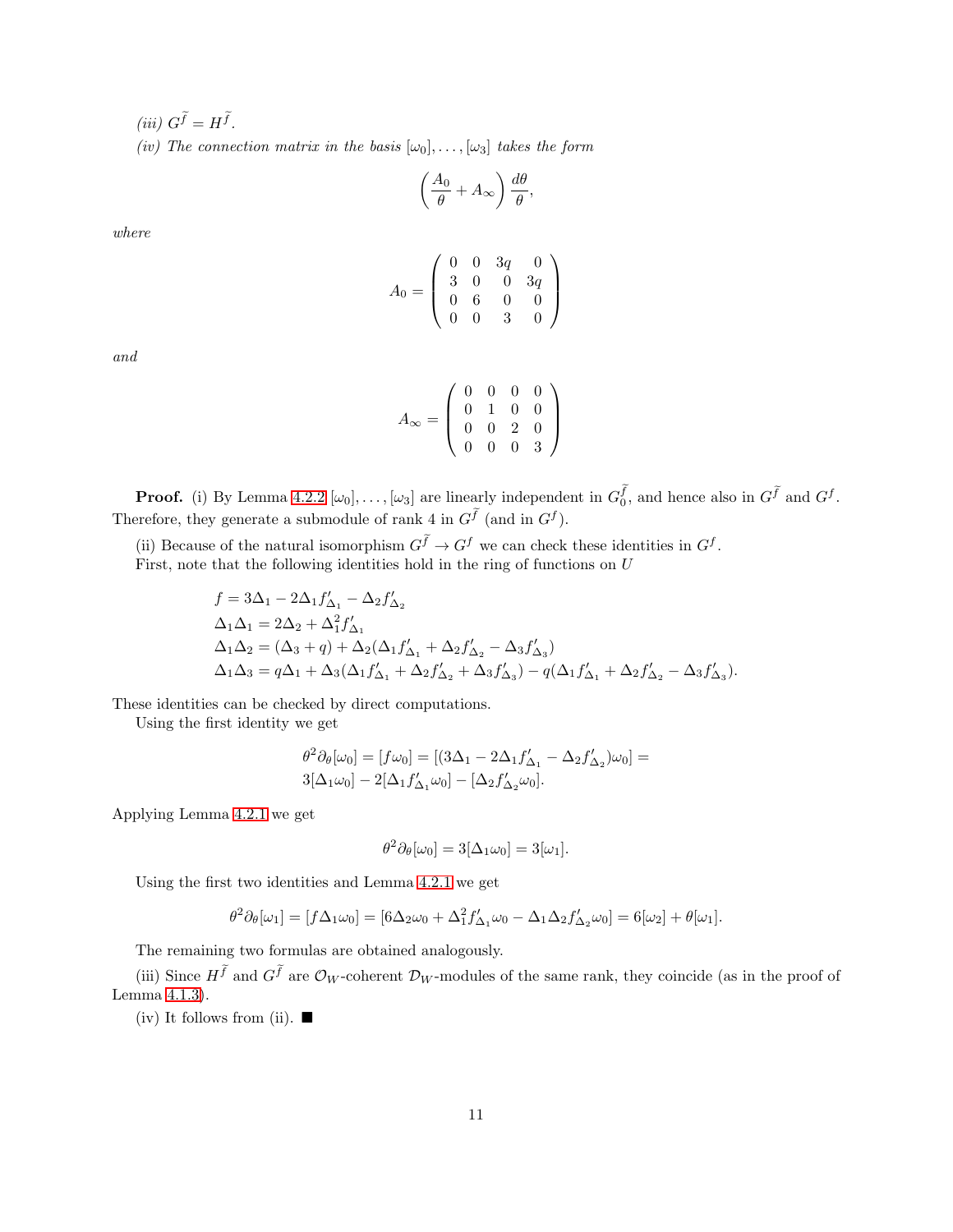**4.2.4** Lemma. The classes  $[\omega_0], \ldots, [\omega_3]$  form a  $\mathbb{C}[\theta]$ -basis in  $G_0^{\widetilde{f}}$ .

**Proof.** Let  $H_0^{\tilde{f}}$  be the  $\mathcal{O}_{\mathbb{A}_{\theta}^1}$ -submodule of  $G_0^{\tilde{f}}$  generated by  $[\omega_0], \ldots, [\omega_3]$ . We have the short exact sequence of  $\mathcal{O}_{\mathbb{A}_{\theta}^1}$ -modules

<span id="page-11-0"></span>
$$
0 \to H_0^{\tilde{f}} \to G_0^{\tilde{f}} \to Q_0^{\tilde{f}} \to 0,
$$
\n
$$
(4.5)
$$

and we need to show that  $Q_0^{\tilde{f}} = 0$ .

Since  $Q_0^{\widetilde{f}}$  $\tilde{f}_{0|\mathbb{A}^1_{\theta}-\{0\}}=0$  by Lemma [4.2.3,](#page-9-2) and  $Q_0^{\tilde{f}}$  is finitely generated, it is enough to prove that the fiber at zero vanishes, i.e.  $Q_0^{\tilde{f}} \otimes_{\mathbb{C}[\theta]} \mathbb{C}[\theta] / (\theta) = 0$ .

Tensoring [\(4.5\)](#page-11-0) with  $\mathbb{C}[\theta]/(\theta)$  we get a short exact sequence (tensor product is right exact)

$$
H_0^{\widetilde{f}} \otimes_{\mathbb{C}[\theta]} \mathbb{C}[\theta]/(\theta) \to G_0^{\widetilde{f}} \otimes_{\mathbb{C}[\theta]} \mathbb{C}[\theta]/(\theta) \to Q_0^{\widetilde{f}} \otimes_{\mathbb{C}[\theta]} \mathbb{C}[\theta]/(\theta) \to 0,
$$

which can be rewritten as

$$
H_0^{\widetilde{f}} \otimes_{\mathbb{C}[\theta]} \mathbb{C}[\theta]/(\theta) \to \Omega^n(\widetilde{U})/d\widetilde{f} \wedge \Omega^{n-1}(\widetilde{U}) \to Q_0^{\widetilde{f}} \otimes_{\mathbb{C}[\theta]} \mathbb{C}[\theta]/(\theta) \to 0.
$$

Since classes of  $[\omega_0], \ldots, [\omega_3]$  generate  $\Omega^n(\widetilde{U})/d\widetilde{f} \wedge \Omega^{n-1}(\widetilde{U}),$  the first map is surjective. Therefore,  $Q_0^{\widetilde{f}} \otimes_{\mathbb{C}[\theta]}$  $\mathbb{C}[\theta]/(\theta) = 0$ , and, finally,  $Q_0^{\widetilde{f}} = 0$ .

4.3 Pairing. In this section we study pairing  $(2.4)$  in our setup. Since it will make no difference here, we are dropping the subscripts in the notation of the Gauss-Manin systems, and just write G.

**4.3.1 Lemma.** The V-filtration on G along  $\{\tau = 0\}$  is given by

$$
V_0 G = \bigoplus_{i=0}^3 \mathbb{C}[\tau]e_i
$$
  

$$
V_p G = \tau^{-p} V_0 G,
$$

where  $e_i = \tau^i[\omega_i]$ .

Proof. This lemma, as well as most of the results of this article, first appeared in [\[Sm\]](#page-22-2). There the proof of this lemma has a mistake which is corrected here.

It is enough to show that this filtration satisfies the conditions of Section [2.3.5.](#page-4-5)

1. Compatibility of filtrations.

1a. It is clear that  $\tau(V_pG) \subset V_{p-1}G$ , and using that  $\partial_{\tau} = -\theta^2 \partial_{\theta}$  and applying Lemma [4.2.3](#page-9-2) it is not difficult to see that  $\partial_{\tau}(V_pG) \subset V_{p+1}G$ .

These two facts imply that  $(V_m \mathcal{D}_{A_\tau})(V_p G) \subset V_{p+m} G$ .

1b. It is clear that the condition  $\tau V_p G = V_{p-1} G$  for  $p < 0$  holds.

2. Nilpotence. Classes of  $\tau^{-p}e_0, \ldots, \tau^{-p}e_3$  form a basis in  $\text{Gr}_p^V G$ . Using Lemma [4.2.3](#page-9-2) one can see that in this basis the operator induced by  $\tau \partial_{\tau} + p$  on  $\text{Gr}_{p}^{V}G$  is given by the matrix

$$
\left(\begin{array}{cccc} 0 & 0 & 0 & 0 \\ -3 & 0 & 0 & 0 \\ 0 & -6 & 0 & 0 \\ 0 & 0 & -3 & 0 \end{array}\right)
$$

It is clearly nilpotent.  $\blacksquare$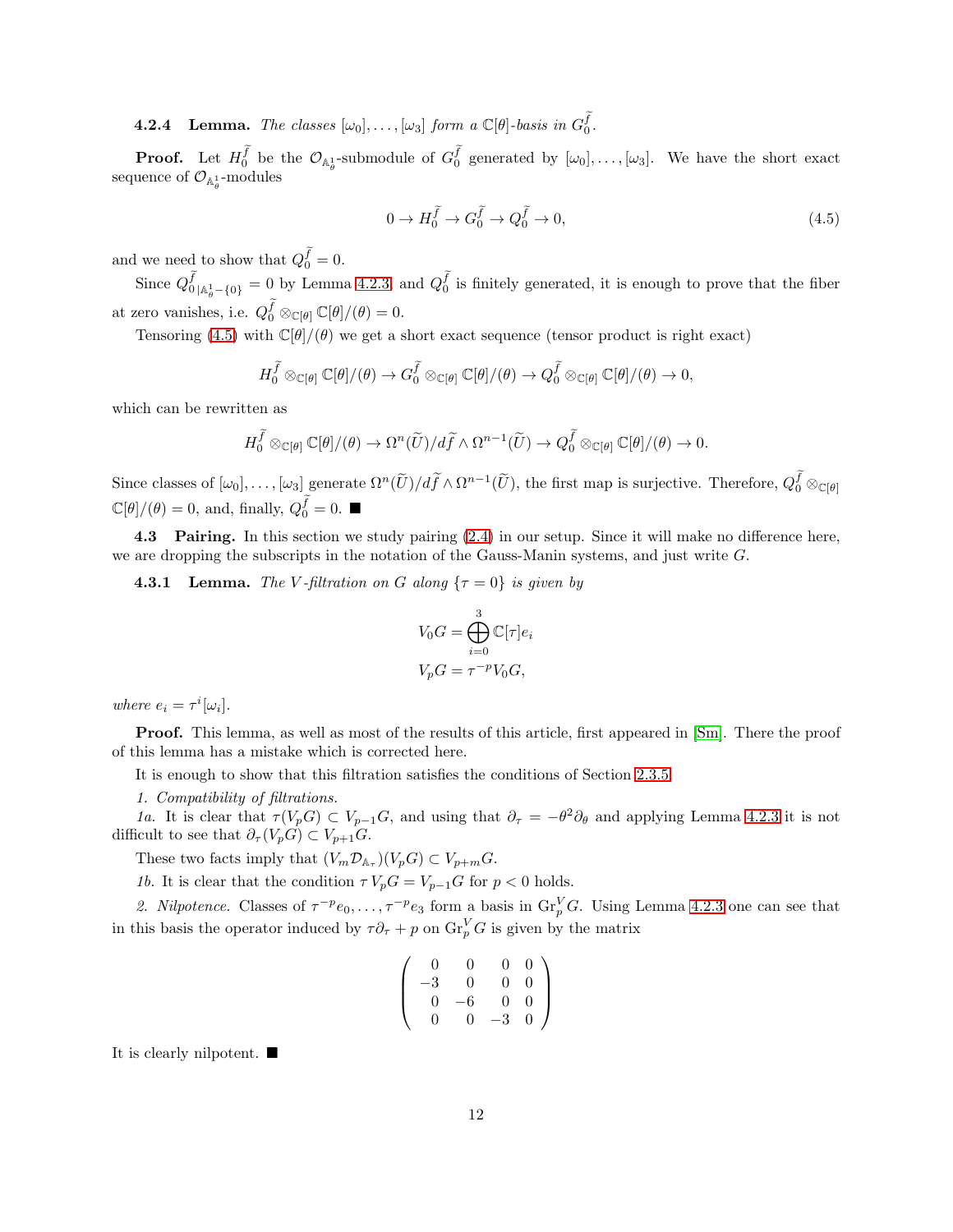<span id="page-12-2"></span>**4.3.2 Lemma.** The pairing  $S_W$  satisfies<sup>[5](#page-12-0)</sup>

$$
S_W([\omega_k], \overline{[\omega_l]}) = \{ \begin{array}{ll} S_W([\omega_0], \overline{[\omega_3]}) & \text{if} \quad k + l = 3 \\ 0 & \text{otherwise} \end{array} \tag{4.6}
$$

and  $S_W([\omega_0], \overline{[\omega_3]}) \in \tau^{-3} \mathbb{C}$ .

**Proof.** To simplify the notation we will be writing S instead of  $S_W$ . By [\(2.7\)](#page-4-4) we know that

<span id="page-12-1"></span>
$$
S([\omega_k], \overline{[\omega_l]}) \in \tau^{-3} \mathbb{C}[\tau^{-1}].
$$

On the other hand, by [\(2.10\)](#page-5-3) we get

$$
S(e_k, \overline{e_l}) = \tau^k (-\tau)^l S([\omega_k], \overline{[\omega_l]}) \in \mathbb{C}[\tau],
$$

therefore  $S([\omega_k], \overline{[\omega_l]}) \in \tau^{-(k+l)} \mathbb{C}[\tau]$ . Hence

$$
S([\omega_k], \overline{[\omega_l]}) = 0 \qquad \text{if} \quad k + l < 3,
$$
\n
$$
S([\omega_k], \overline{[\omega_l]}) \in \tau^{-3} \mathbb{C} \qquad \text{if} \quad k + l = 3.
$$
\n
$$
(4.7)
$$

To show vanishing in the remaining 4 cases with  $k + l > 3$  one just combines [\(2.5\)](#page-4-6) and [\(4.7\)](#page-12-1). Let us consider the case  $k = 1$ ,  $l = 3$  only. Applying  $(2.5)$  to  $S([\omega_0], \overline{[\omega_3]}) \in \tau^{-3} \mathbb{C}$  and using  $(4.7)$  we get

$$
-3\tau^{-1}S([\omega_0], \overline{[\omega_3]}) = \frac{d}{d\tau}S([\omega_0], \overline{[\omega_3]}) = S(\partial_{\tau}[\omega_0], \overline{[\omega_3]}) - S([\omega_0], \overline{\partial_{\tau}[\omega_3]}) =
$$
  

$$
= -S(3[\omega_1], \overline{[\omega_3]}) + S([\omega_0], \overline{3q[\omega_1] + 3\theta[\omega_3]}) =
$$
  

$$
= -3S([\omega_1], \overline{[\omega_3]}) - 3\tau^{-1}S([\omega_0], \overline{[\omega_3]})
$$

and therefore  $S([\omega_1], \overline{[\omega_3]}) = 0.$ 

Similarly one can show that  $S([\omega_0], \overline{[\omega_3]}) = S([\omega_2], \overline{[\omega_1]})$ . Moreover, by  $(2.6)$  we have  $S([\omega_0], \overline{[\omega_3]}) =$  $S([\omega_3], \overline{[\omega_0]})$  and  $S([\omega_2], \overline{[\omega_1]}) = S([\omega_1], \overline{[\omega_2]})$ .

**4.4** Canonical solution to the Birkhoff problem. The problem of extending  $(G_0, \nabla)$  to  $\mathbb{P}^1_{\theta}$  described in Section [2.3](#page-2-2) has a canonical solution given by Hodge theory. Here we will show that our solution given by the basis  $\omega_0, \ldots, \omega_3$  is canonical in this sense. We more or less keep notation of [\[DoSa2,](#page-21-6) Sec. 5]. Details can be found in loc. cit. and references therein.

It is a general fact (see [\[Sa2\]](#page-21-13)) that the vector space

$$
H = \bigoplus_{\alpha \in [0,1)} \mathrm{Gr}_{\alpha}^V G \tag{4.8}
$$

carries a mixed Hodge structure, i.e. H has a rational structure  $H_{\mathbb{Q}}$ , an increasing weight filtration  $W_{\bullet}H_{\mathbb{Q}}$ , a decreasing Hodge filtration  $F^{\bullet}H$ , s.t. the Hodge filtration induces a pure Hodge structure of weight m on  $\mathrm{Gr}_{m}^{W}H$  for all m.

For the function  $\widetilde{f}$  we have

$$
H = \mathrm{Gr}_{0}^{V} G = \bigoplus_{i=0}^{3} \mathbb{C} e_{i}
$$

$$
F^{p} H = \bigoplus_{i=0}^{3-p} \mathbb{C} e_{i},
$$

<span id="page-12-0"></span><sup>&</sup>lt;sup>5</sup>The overline over the second argument of  $S_W$  stresses that the element is considered as a section of  $j^* \mathcal{F}_W$ . Therefore,  $\tau$ and  $\nabla_{\frac{\partial}{\partial \tau}}$  act with the opposite sign.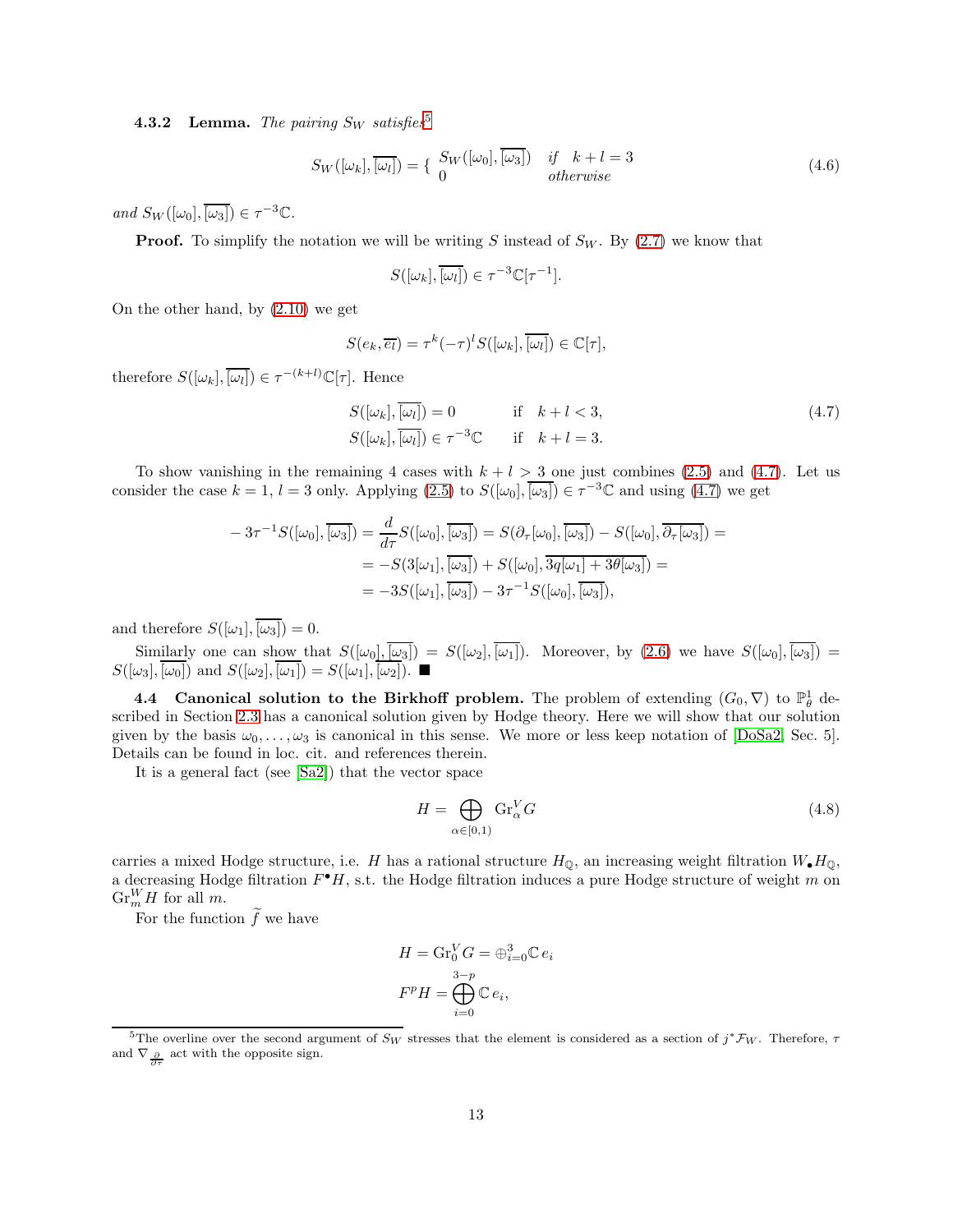where abusing notation we write  $e_i$ 's meaning classes of  $e_i$ 's in H. The complexification of the weight filtration is

$$
0 \subset \mathbb{C}e_3 \subset \mathbb{C}e_3 \subset \mathbb{C}e_2 \oplus \mathbb{C}e_3 \subset \mathbb{C}e_2 \oplus \mathbb{C}e_3 \subset \mathbb{C}e_1 \oplus \mathbb{C}e_2 \oplus \mathbb{C}e_3 \subset \mathbb{C}e_1 \oplus \mathbb{C}e_2 \oplus \mathbb{C}e_3 \subset H,
$$
 (4.9)

where the first term on the left is  $W_{-1}H$ . The only non-trivial associated graded objects are  $\text{Gr}_{0}^{W}H$ ,  $\text{Gr}_{2}^{W}H$ and  $\text{Gr}_4^W H$ .

In the case of the function  $\tilde{f}$  Saito's canonical opposite filtration (it is a filtration on H) is defined as

$$
H^{\bullet}_{\text{Saito}} = \sum_{q} \overline{F^q H} \cap W_{3+q-\bullet} H.
$$

From [\(4.9\)](#page-13-0) and the fact that the weight filtration is stable under conjugation we have

<span id="page-13-2"></span><span id="page-13-1"></span><span id="page-13-0"></span>
$$
\overline{e}_i = \sum_{r=i}^{3} a_{ri} e_r,\tag{4.10}
$$

with  $a_{ii} \neq 0$ . Using [\(4.10\)](#page-13-1) one can show that

$$
H_{\text{Saito}}^p = \bigoplus_{i=0}^{3-p} \mathbb{C}e_{3-i}.
$$
 (4.11)

To any solution of the Birkhoff problem one can attach a filtration  $H^{\bullet}$  on H by the formula

$$
H^i := G^i_{\infty} \cap V_0 G / G^i_{\infty} \cap V_{-1} G,
$$

where  $G_{\infty}^{k} = \tau^{k} G_{\infty}$ . To prove that this solution of the Birkhoff problem is canonical one needs to show that the filtrations  $H^{\bullet}$  and  $H^{\bullet}_{\text{Saito}}$  coincide.

In our case it is easy to see that

$$
H^i = \bigoplus_{i=0}^{3-p} \mathbb{C}e_{3-i},
$$

which coincides with  $(4.11)$ . Hence, our solution to the Birkhoff problem is canonical.

4.5 Frobenius manifold. Ideally one would like to show the existence of (or to exhibit) a deformation of  $\tilde{f}$  producing a Saito's framework isomorphic to  $QH(Q_3)$ . We have not been able to achieve this goal so far.

There is a general construction of such Saito's frameworks due to A. Douai and C. Sabbah (see [\[DoSa1\]](#page-21-5)) but it requires some additional properties of  $f$  that we have not been able to check. Namely, one needs to show that  $f$  is  $M$ -tame. We refer to loc.cit. for details.

Assume that such Saito's framework  $(M, \circ, e, g_\omega, E)$  exists. Then the initial conditions for M at the origin are

$$
T = T_{x_0}M
$$
,  $U = A_0$ ,  $V = -A_{\infty} + \frac{3}{2}Id$ ,  $g_{\omega}$ , e.

Therefore, by Lemmas [4.2.3](#page-9-2) and [4.3.2](#page-12-2) we see that these initial conditions coincide with those of Section [3.1.1.](#page-6-2)

#### A Proof of Lemma [4.1.1](#page-8-1)

The proof of Lemma 4.1.1 given here has been kindly explained to us by Claude Sabbah and András Némethi.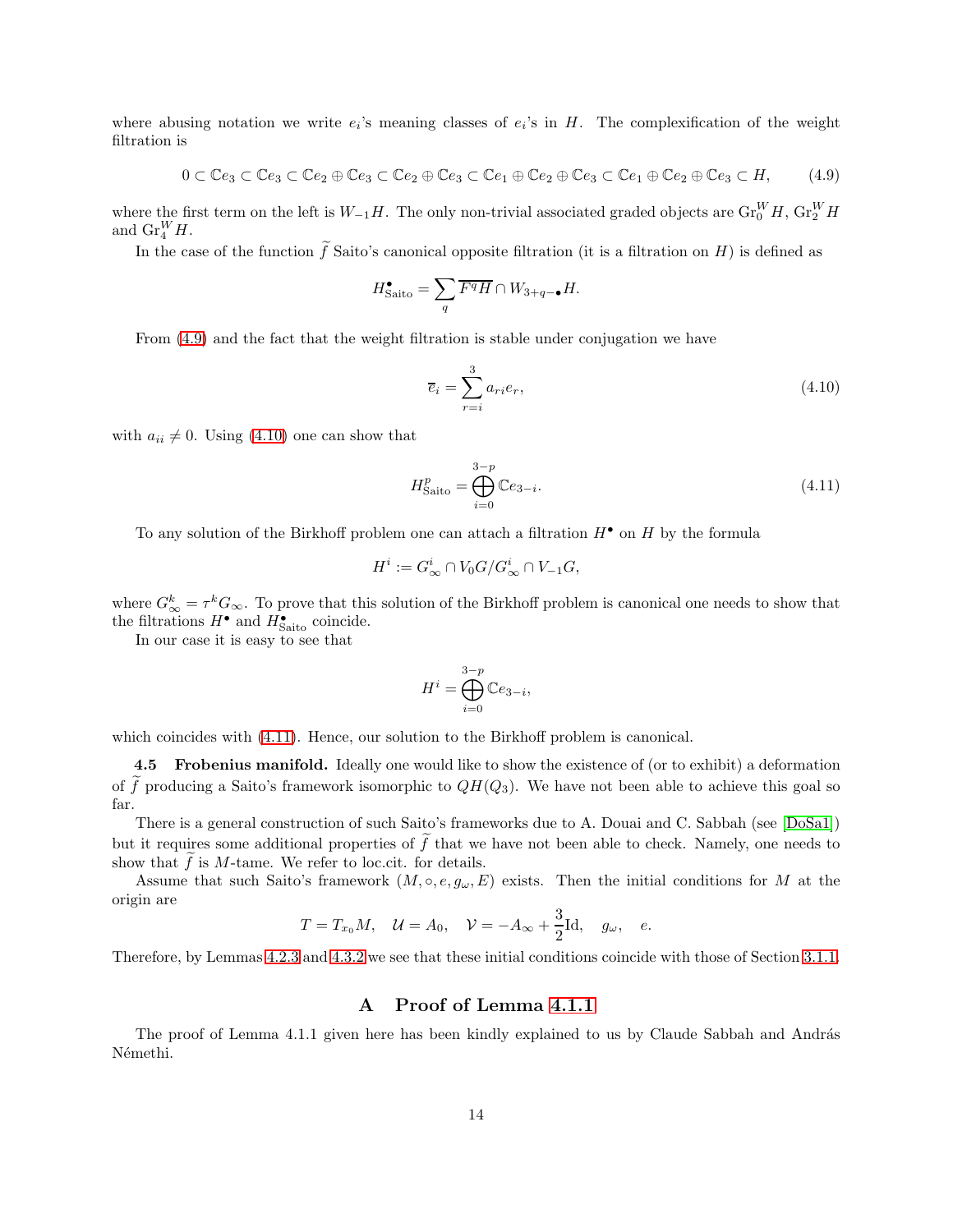A.1 Vanishing cycles. Here we recall some basic facts about functors of vanishing cycles. For a comlpex algebraic variety X we denote by  $D_c^b(X)$  the bounded derived category of  $\mathbb{C}_{X^{an}}$ -modules with constructible cohomology, where  $X^{an}$  is the associated analytic space.

**A.1.1** Functor of vanishing cycles. Let X be a complex algebraic variety and  $g: X \to \mathbb{A}^1_t$  a morphism. The functor of vanishing cycles to the fiber over 0 of the morphism g is denoted  $\Phi_g$ . If one considers the fiber over a, then one shifts g and considers  $\Phi_{g-a}$ .

If we denote  $X_0$  the fiber of g over 0, then the functor of vanishing cycles to this fiber is a triangulated functor

$$
\Phi_g \colon D^b_c(X) \to D^b_c(X_0),
$$

i.e. it maps distinguished triangles to distinguished triangles. See [\[Di\]](#page-20-5) for a precise definition.

Below we collect some basic properties of these functors. They are standard and can be found in [\[Di\]](#page-20-5).

**A.1.2** Proper morphism. Let  $\pi: X \to Y$  be a morphism of algebraic varieties and consider the following commutative diagram



where  $X_0$  and  $Y_0$  are fibers over 0. Naturally one can attach to it the diagram of derived categories and functors between them

$$
D_c^b(X_0) \xleftarrow{\Phi_{g \circ \pi}} D_c^b(X)
$$
  
\n
$$
R\hat{\pi}_*
$$
  
\n
$$
D_c^b(Y_0) \xleftarrow{\Phi_g} D_c^b(Y)
$$

**Fact:** if  $\pi$  is proper, then the above diagram is commutative (e.g. this is true if  $\pi$  is a closed embedding).

<span id="page-14-0"></span>**A.1.3** Restriction to an open subset. Let  $U \subset X$  be an open subset and let j be the natural inclusion. We have a commutative diagram



with  $U_0$  and  $X_0$  being fibers over 0. Consider the associated diagram of derived categories and functors between them



Fact: the above diagram is commutative.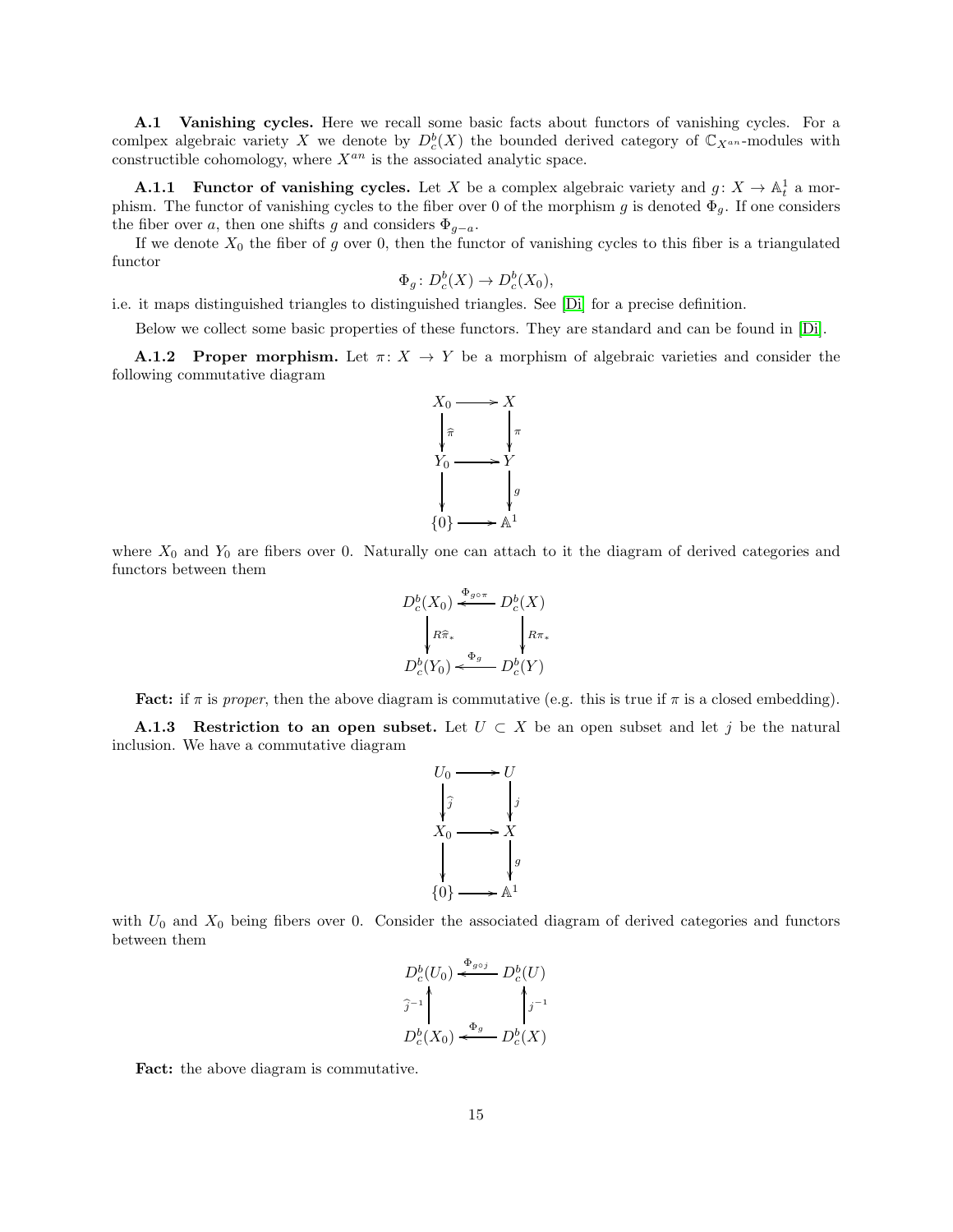<span id="page-15-3"></span>**A.1.4** Duality. For any complex algebraic variety Y there exists a functor  $D_Y: D^b(Y) \to D^b(Y)$ defined by

$$
\mathbf{D}_Y(\mathcal{F}^{\bullet}) := R\mathcal{H}om(\mathcal{F}^{\bullet}, \omega_Y),
$$

where  $\omega_Y$  is the dualizing complex. It has the property  $\mathbf{D}_Y \circ \mathbf{D}_Y \simeq \mathrm{Id}_{D^b(Y)}$ . Moreover, this functor restricts to  $D_c^b(Y)$  and we will use the same notation for this restriction. If we do not want specify the space, we will just denote it D.

One can show that the following properties hold:

1. For an arbitrary morphism  $f: X \to Y$  of algebraic varieties we have

$$
\mathbf{D}_Y \circ Rf_* \circ \mathbf{D}_X \simeq Rf_!
$$

and

<span id="page-15-0"></span>
$$
Rf_* \simeq \mathbf{D}_Y \circ Rf_! \circ \mathbf{D}_X. \tag{A.1}
$$

One can be obtained from the other using  $\mathbf{D} \circ \mathbf{D} \simeq \text{Id}$ .

**2.** If  $g: Y \to \mathbb{A}^1$  is a morphism, then there exists a non-functorial isomorphism

$$
\mathbf{D} \circ \Phi_g(\mathcal{F}^{\bullet}) \simeq (\Phi_g \circ \mathbf{D}(\mathcal{F}^{\bullet})) [-2]. \tag{A.2}
$$

3. Duality commutes with restriction to an open subvariety.

4. If Y is smooth, then

<span id="page-15-2"></span><span id="page-15-1"></span>
$$
\omega_Y \simeq \mathbb{C}_Y[2\dim Y].\tag{A.3}
$$

Hence,  $\mathbf{D}_Y(\mathbb{C}_Y) \simeq \mathbb{C}_Y[2 \dim Y]$ . Here dim Y is the complex dimension.

5. The functor D preserves the support.

**A.2** Setup I. Let X be smooth complex algebraic variety, U an open smooth subvariety, and Z the complement to U. Let  $\overline{f}$ :  $X \to \mathbb{A}^1$  be a proper morphism. Then we have a commutative diagram

<span id="page-15-4"></span>
$$
U \xrightarrow{j} X \xleftarrow{i} Z
$$
  
\n $f_U$ \n
$$
\sqrt{\frac{f}{f}} \qquad f_Z
$$
\n(A.4)

(i) By [\(A.1\)](#page-15-0) we have the isomorphism

$$
Rj_*(\mathbb{C}_U) \simeq \mathbf{D}_X \circ Rj_! \circ \mathbf{D}_U(\mathbb{C}_U).
$$

Applying  $\Phi_{\overline{f}}$  to both sides and using [\(A.3\)](#page-15-1) we get

$$
\Phi_{\overline{f}} \circ Rj_{*}(\mathbb{C}_U) \simeq \Phi_{\overline{f}} \circ \mathbf{D}_X \circ Rj_{!}(\mathbb{C}_U[2\dim U]).
$$

Using [\(A.2\)](#page-15-2) we can rewrite it as

$$
\Phi_{\overline{f}}\circ Rj_*(\mathbb{C}_U)\simeq \Big(\mathbf{D}_X\circ \Phi_{\overline{f}}\circ Rj_!(\mathbb{C}_U[2\dim U])\Big)[-2].
$$

If the support of the complex  $\Phi_{\overline{f}} \circ Rj(\mathbb{C}_U)$  is contained in U, then the same is true for  $\Phi_{\overline{f}} \circ Rj_*(\mathbb{C}_U)$ (cf. Property 5 from Section [A.1.4\)](#page-15-3). Therefore, it does not matter which one to consider for cohomological tameness, since we are interested only in the support.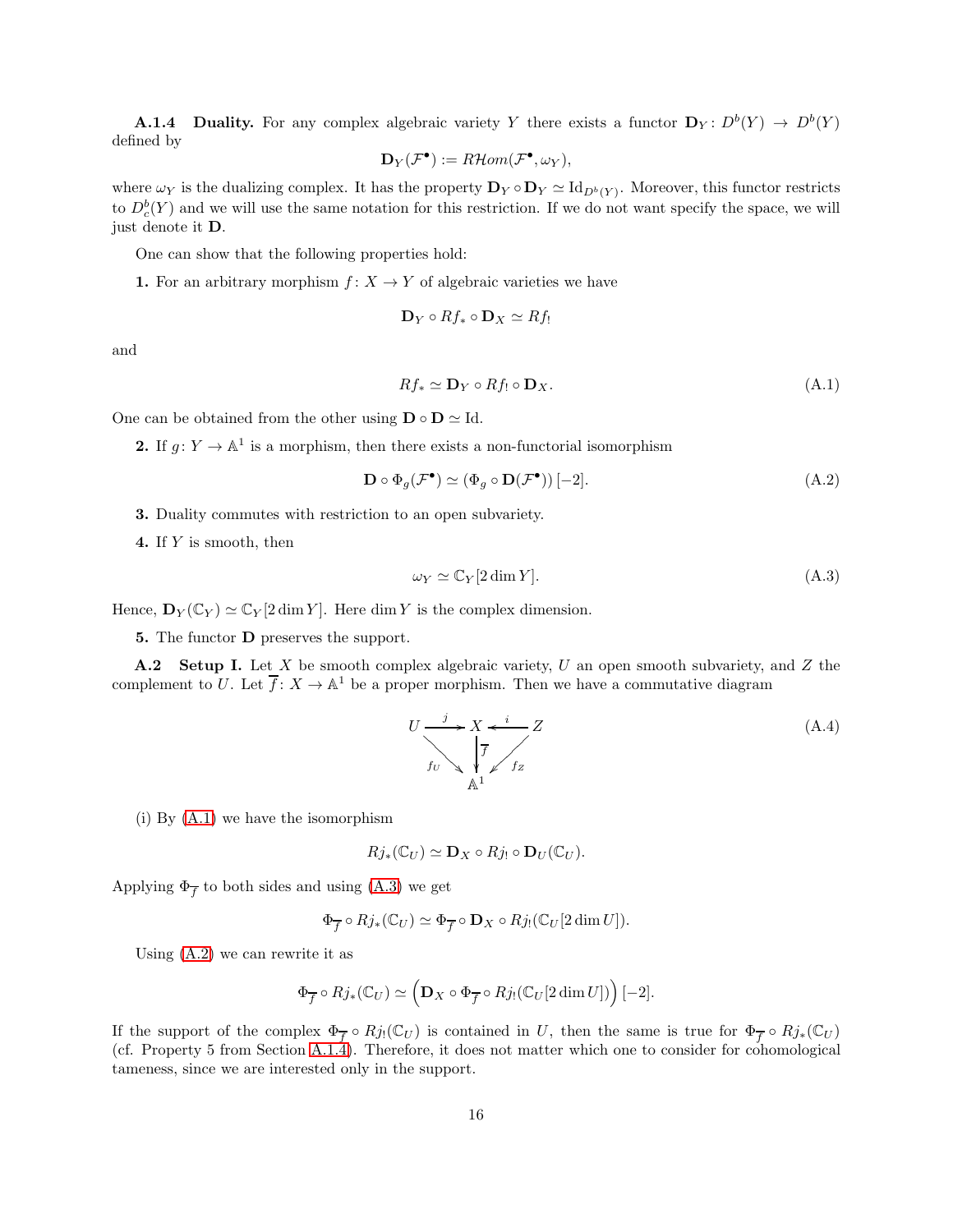(ii) There exists a standard short exact sequence (see [\[Ha\]](#page-21-17), Chapter II, exercise 1.19.c)

$$
0 \to Rj_! \mathbb{C}_U \to \mathbb{C}_X \to i_* \mathbb{C}_Z \to 0.
$$

Applying  $\Phi_{\overline{f}}$  to it we get a distinguished triangle

$$
\Phi_{\overline{f}} \circ Rj_{!}(\mathbb{C}_U) \to \Phi_{\overline{f}}(\mathbb{C}_X) \to \Phi_{\overline{f}} \circ i_{*}(\mathbb{C}_Z) \to \Phi_{\overline{f}} \circ Rj_{!}(\mathbb{C}_U)[1].
$$

Since  $i$  is *proper*, we can rewrite it as

$$
\Phi_{\overline{f}} \circ Rj_{!}(\mathbb{C}_{U}) \to \Phi_{\overline{f}}(\mathbb{C}_{X}) \to \hat{i}_{*} \circ \Phi_{\overline{f}oi}(\mathbb{C}_{Z}) \to \Phi_{\overline{f}} \circ Rj_{!}(\mathbb{C}_{U})[1],
$$

where  $\hat{i}: Z_0 \to X_0$  is the natural closed embedding.

In the future applications we will need to prove that  $\Phi_{\overline{f}} \circ Rj_!(\mathbb{C}_U)$  is supported on  $U_0$ . This would follow if we prove that  $\Phi_{\overline{f}}(\mathbb{C}_X)$  is supported on  $U_0$  and  $\Phi_{\overline{f}\circ i}(\mathbb{C}_Z)$  has empty support (since  $\hat{i}_*$  does not change support).

Complexes  $\Phi_{\overline{f}}(\mathbb{C}_X)$  and  $\Phi_{\overline{f} \circ i}(\mathbb{C}_Z)$  compute vanishing cycles of f and  $f_Z$  with values in  $\mathbb{C}_X$  and  $\mathbb{C}_Z$ respectively. Therefore, their support can be computed geometrically.

A.3 Setup II. It is clear that proving cohomological tameness of [\(4.1\)](#page-8-2) is equivalent to proving cohomological tameness of

$$
g(x, y, z) = y(z + 1) + \frac{qx^{2}}{(xy - 1)z}
$$

Here  $x, y, z$  are coordinates on  $\mathbb{A}^3 = \text{Spec}(\mathbb{C}[x, y, z])$  and g is defined on  $U \subset \mathbb{A}^3$  given by the equation  $(xy-1)z \neq 0$ . By a simple computation of partial derivatives one can see that all critical points of g lie in the subset  $\{xy - z - 1 = 0\}.$ 

Consider the map  $U \to U \times \mathbb{A}^1_t$  given by the graph of g and denote its image  $\Gamma_g \subset U \times \mathbb{A}^1_t$ . Further, consider the natural embedding of  $U \times \mathbb{A}^1_t$  into  $\mathbb{A}^3 \times \mathbb{A}^1_t \subset (\mathbb{P}^1)^3 \times \mathbb{A}^1_t$ . Let  $\overline{\Gamma}_g$  be the closure of  $\Gamma_g$  in  $(\mathbb{P}^1)^3 \times \mathbb{A}^1_t$ . Thus, we have a commutative diagram completely analogous to  $(A.4)$ 

$$
\Gamma_g \xrightarrow{j} \overline{\Gamma}_g \xleftarrow{i} \overline{\Gamma}_g \setminus \Gamma_g
$$
\n
$$
\eta_U \searrow \begin{cases} \overline{g} & \text{if } \\ \sqrt{g} & \text{if } \\ \mathbb{A}_t^1 & \text{if } \end{cases}
$$
\n(A.5)

.

where  $\overline{g}$  is induced by projection  $(\mathbb{P}^1)^3 \times \mathbb{A}_t^1 \to \mathbb{A}_t^1$ , and we will identify  $g_U$  with g.

It is easy to see that  $\Gamma_g \subset \mathbb{A}^3 \times \mathbb{A}^1_t$  is defined by the equation

$$
y(z+1) + \frac{qx^2}{(xy-1)z} = t,
$$

and  $\overline{\Gamma}_g \subset (\mathbb{P}^1)^3 \times \mathbb{A}^1_t$  is given by the homogeneous equation

$$
x_0 z_1 (x_1 y_1 - x_0 y_0) [y_1 (z_1 + z_0) - ty_0 z_0] + q z_0^2 x_1^2 y_0^2 = 0.
$$
 (A.6)

**A.4** Open cover. Consider an open cover of  $(\mathbb{P}^1)^3 \times \mathbb{A}^1_t$  by 8 open subsets

<span id="page-16-0"></span>
$$
V_{i,j,k} = \{x_i y_j z_k \neq 0\},\
$$

each of which is just  $\mathbb{A}^3 \times \mathbb{A}^1$ . As standard local coordinates on these open subsets we will be always using fractions  $\frac{x_{i+1}}{x_i}, \frac{y_{j+1}}{y_j}$  $\frac{\v{z+1}}{y_j}, \frac{z_{k+1}}{z_k}$  $\frac{k+1}{z_k}$  and t (in the subscripts here we mean mod 2 sum:  $1+1=0$ ).

On each  $V_{i,j,k}$  one can write down the equation of  $\overline{\Gamma}_g \cap V_{i,j,k}$  in terms of local coordinates and we will be referring to this equation simply as "the equation of  $\overline{\Gamma}_g$  in the chart  $V_{i,j,k}$ ".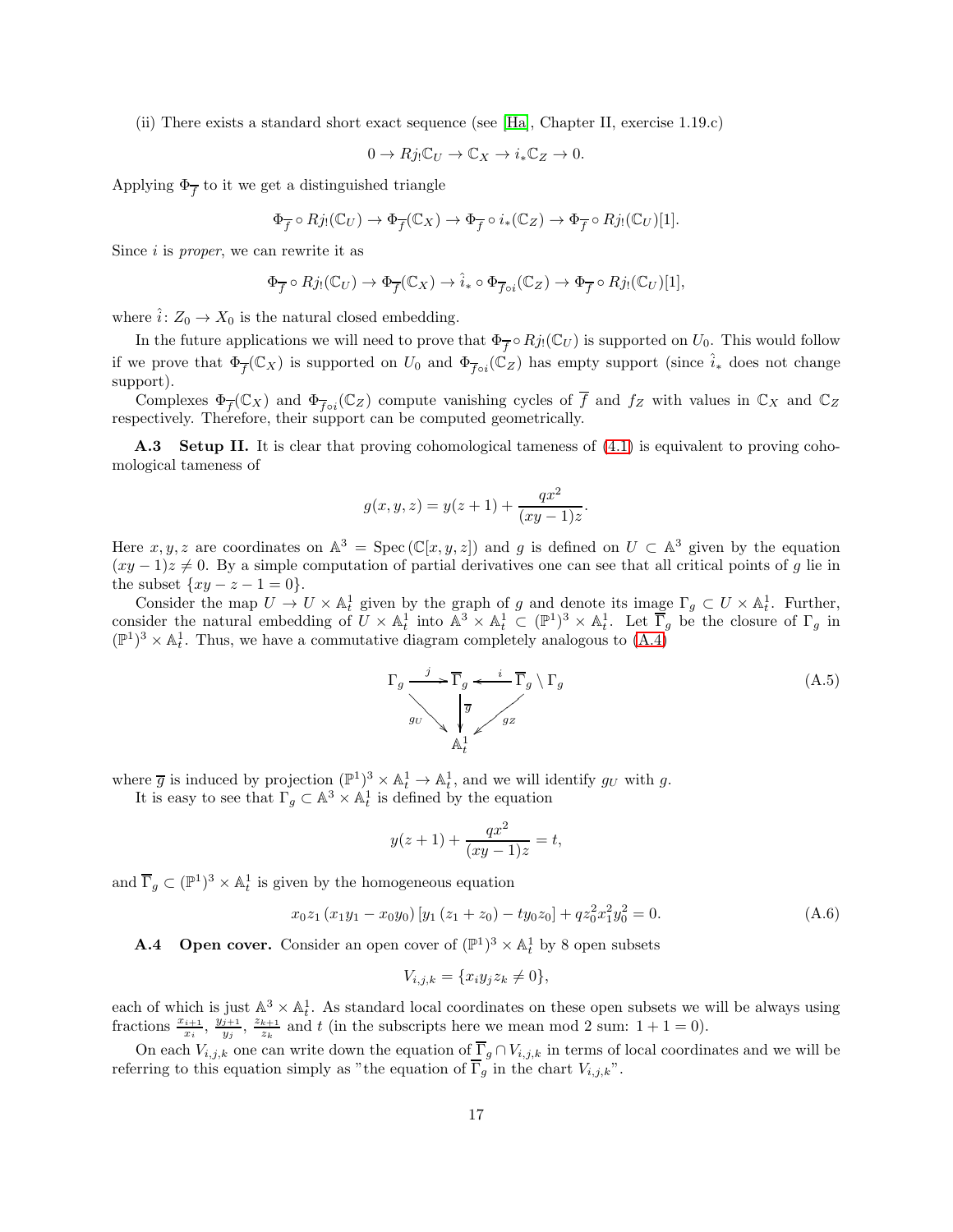**A.5** How to compute  $\Phi_{\overline{g}}(\mathbb{C}_{\overline{\Gamma}_g})$ ? Decompose  $\overline{\Gamma}_g$  into the disjoint union

$$
\overline{\Gamma}_g = W \sqcup S,
$$

where S is the singular locus of  $\overline{\Gamma}_g$  and W is the smooth locus; S is a closed subvariety of codimension at least 1, W is open in  $\overline{\Gamma}_q$  and smooth.

According to Section [A.1.3,](#page-14-0) computing vanishing cycles commutes with restriction to an open subset, and therefore, to investigate the support at points of  $W$ , we can restrict to it from the beginning. Since  $W$ is smooth the support of  $\Phi_{\overline{g}_{|W}}(\mathbb{C}_W)$  can be non-zero only in singular points of fibers of  $\overline{g}_{|W}$  (by the implicit function theorem). Thus, on W we just need to worry about critical points of  $\overline{g}_{|W}$ .

There exists a decomposition into disjoint union

$$
(\mathbb{P}^1)^3 \times \mathbb{A}_t^1 = V_{0,0,0} \sqcup \{x_0y_0z_0 = 0\}.
$$

**A.5.1** Lemma. Let  $Q \in \overline{\Gamma}_g$  be a smooth point, i.e.  $Q \in W$ . If  $Q \in \{x_0y_0z_0 = 0\}$ , then Q is not a critical point of  $\overline{g}_{|W}$ .

**Proof.** Consider a chart  $V_{i,j,k}$  and temporarily denote the local coordinates just by  $x, y, z$ . Let  $P(x, y, z, t) = 0$  be equation [\(A.6\)](#page-16-0) written in these coordinates.

In this notation the intersection  $V_{i,j,k} \cap S$  is defined by the system

<span id="page-17-1"></span>
$$
x_0 z_1(x_1 y_1 - x_0 y_0) y_0 z_0 = 0
$$
  
\n
$$
P_x(x, y, z, t) = 0
$$
  
\n
$$
P_y(x, y, z, t) = 0
$$
  
\n
$$
P_z(x, y, z, t) = 0
$$
  
\n
$$
P(x, y, z, t) = 0,
$$
  
\n(A.7)

where we have written the first equation, which comes from the derivative with respect to  $t$ , in the original homogeneous coordinates.

On the other hand, the intersection of the fiber of  $\overline{g}$  over the point  $d \in \mathbb{A}^1_t$  with  $V_{i,j,k}$  is given by the equation  $P(x, y, z, d) = 0$ . Therefore, on  $V_{i,j,k}$  the singular locus of this fiber is given by the system

<span id="page-17-0"></span>
$$
P_x(x, y, z, d) = 0
$$
  
\n
$$
P_y(x, y, z, d) = 0
$$
  
\n
$$
P_z(x, y, z, d) = 0
$$
  
\n
$$
P(x, y, z, d) = 0.
$$
  
\n(A.8)

From [\(A.6\)](#page-16-0) it is easy to see that if a point  $Q \in \{x_0y_0z_0 = 0\}$  with coordinates  $(a, b, c, d)$  satisfies [\(A.8\)](#page-17-0), then it satisfies it for arbitrary  $d$ , i.e. we get singular points simultaneously in all fibers. Thus, on the locus  ${x_0y_0z_0 = 0}$  systems [\(A.8\)](#page-17-0) and [\(A.7\)](#page-17-1) coincide.

Therefore, if  $Q \in \{x_0y_0z_0=0\}$  is a smooth point of  $\overline{\Gamma}_g$ , then it is also a smooth point in the respective fiber of  $\overline{g}$  (and  $\overline{g}_{|W}$ ).

**A.5.2** Strategy. In the rest of this section we will treat points in  $V_{0,0,0}$  and in  $\{x_0y_0z_0 = 0\}$  separately. In the latter case, by the above lemma, it is enough to look at vanishing cycles at singular points of  $\Gamma_q$ .

**A.6** Chart  $V_{0,0,0}$ . Recall that  $\Gamma_g \subset V_{0,0,0}$  and in this chart we need to prove that the support is contained in  $\Gamma_q$ . In this chart  $\Gamma_q$  is given by

$$
z(xy - 1)[y(1 + z) - t] + qx^2 = 0
$$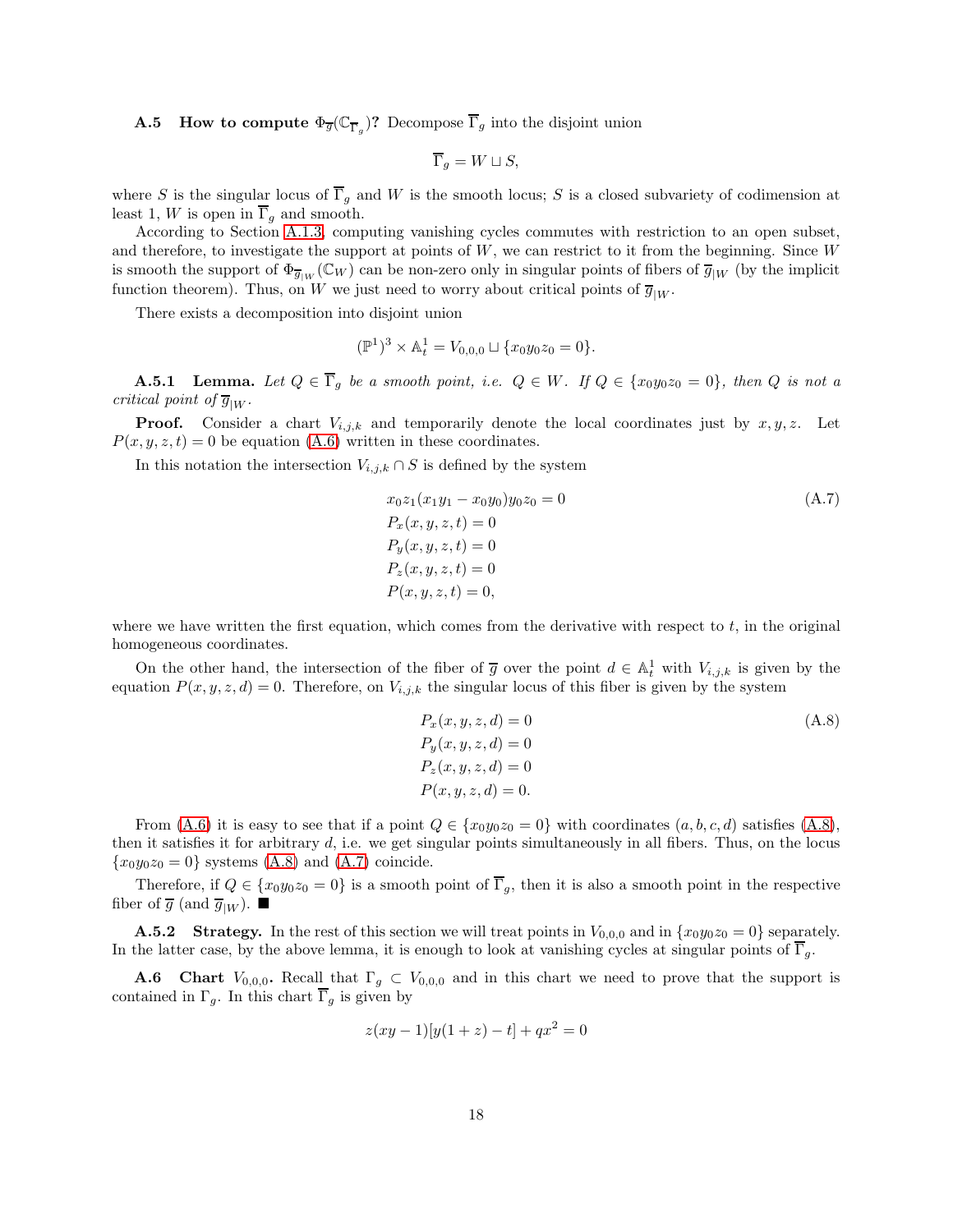and  $\Gamma_g$  is defined by the intersection with  $z(xy - 1) \neq 0$ . Consider functions

<span id="page-18-0"></span>
$$
x_1 = x \n y_1 = y(1+z) - t \n z_1 = z(xy - 1) \n t_1 = t.
$$
\n(A.9)

Computing the Jacobian we get

$$
J = xy - z - 1,
$$

and hence on the complement to the closed subset  $\{xy - z - 1 = 0\}$  formulas [\(A.9\)](#page-18-0) define a new coordinate system. Notice that  $(\overline{\Gamma}_g \setminus \Gamma_g) \cap V_{0,0,0} = \{x = 0, z = 0\}$  lies in this open set.

On this open set the equation for  $\overline{\Gamma}_q$  can be rewritten as

<span id="page-18-1"></span>
$$
y_1 z_1 + q x^2 = 0,\tag{A.10}
$$

and hence the restriction of  $\overline{g}$  to this open set is a projection and therefore has no vanishing cycles. Thus, we conclude that in this chart all vanishing cycles of  $\overline{g}$  with coefficients in  $\mathbb{C}_{\overline{\Gamma}_g}$  live in  $\Gamma_g$ .

Using  $(A.10)$  it is easy to see that

$$
V_{0,0,0} \cap S = \{x = 0, z = 0, y = t\}.
$$

**A.7** The set  $\{x_0y_0z_0=0\}$ . To check vanishing of stalks of  $\Phi_{\overline{g}}(\mathbb{C}_{\overline{\Gamma}_g})$  at points of S we will be restricting to different charts and work in local coordinates. The whole chart  $V_{0,0,0}$  has already been considered. Hence, there are seven charts left to be checked.

**A.7.1** Charts  $V_{1,0,0}, V_{0,1,0}, V_{0,0,1}$ . In the chart  $V_{0,1,0}$  the equation of  $\overline{\Gamma}_g$  takes the form

$$
z(x - y')[(z + 1) - y't] + qx^2y'^2 = 0.
$$
\n(A.11)

Finding singular points of  $\overline{\Gamma}_g$  with  $y' = 0$  (we need to check only them) we get that there are two singular lines given by

<span id="page-18-3"></span><span id="page-18-2"></span>
$$
x = 0, y' = 0, z = 0
$$
  
\n
$$
x = 0, y' = 0, z = -1.
$$
\n(A.12)

By computing the Jacobian it is easy to see that functions

$$
x_1 = x, \quad y_1 = y', \quad z_1 = (1 + z - ty')z, \quad t_1 = t.
$$
\n(A.13)

form a coordinate system in a neighborhood of  $(A.12)$ . In terms of these coordinates  $(A.11)$  takes the form

$$
z_1(x_1 - y_1) + qx_1^2 y_1^2 = 0,
$$

and is independent of t. Hence, there are no vanishing cycles.

It is easy to check that the sets  $S \cap V_{1,0,0} \cap \{x_0 = 0\}$  and  $S \cap V_{0,0,1} \cap \{z_0 = 0\}$  are empty.

**A.7.2** Charts  $V_{1,1,0}, V_{0,1,1}$ . In the previous section we have considered the charts  $V_{1,0,0}, V_{0,1,0}, V_{0,0,1}$ . Therefore, in the chart  $V_{1,1,0}$  we only need to look at points in  $S \cap V_{1,1,0} \cap \{x_0 = 0\} \cap \{y_0 = 0\}$ . Keeping in mind this remark one can treat the chart  $V_{1,1,0}$  completely similarly to  $V_{0,1,0}$  just replacing x by x' everywhere; the conclusion is also similar.

An analogous remark applies to  $V_{1,0,1}$  and  $V_{0,1,1}$  as well. Looking for points in  $S \cap V_{0,1,1} \cap \{y_0 = 0\} \cap \{z_0 = 0\}$  $0\}$  it is easy to see that this set is empty. The chart  $V_{1,0,1}$  will be considered in the next section.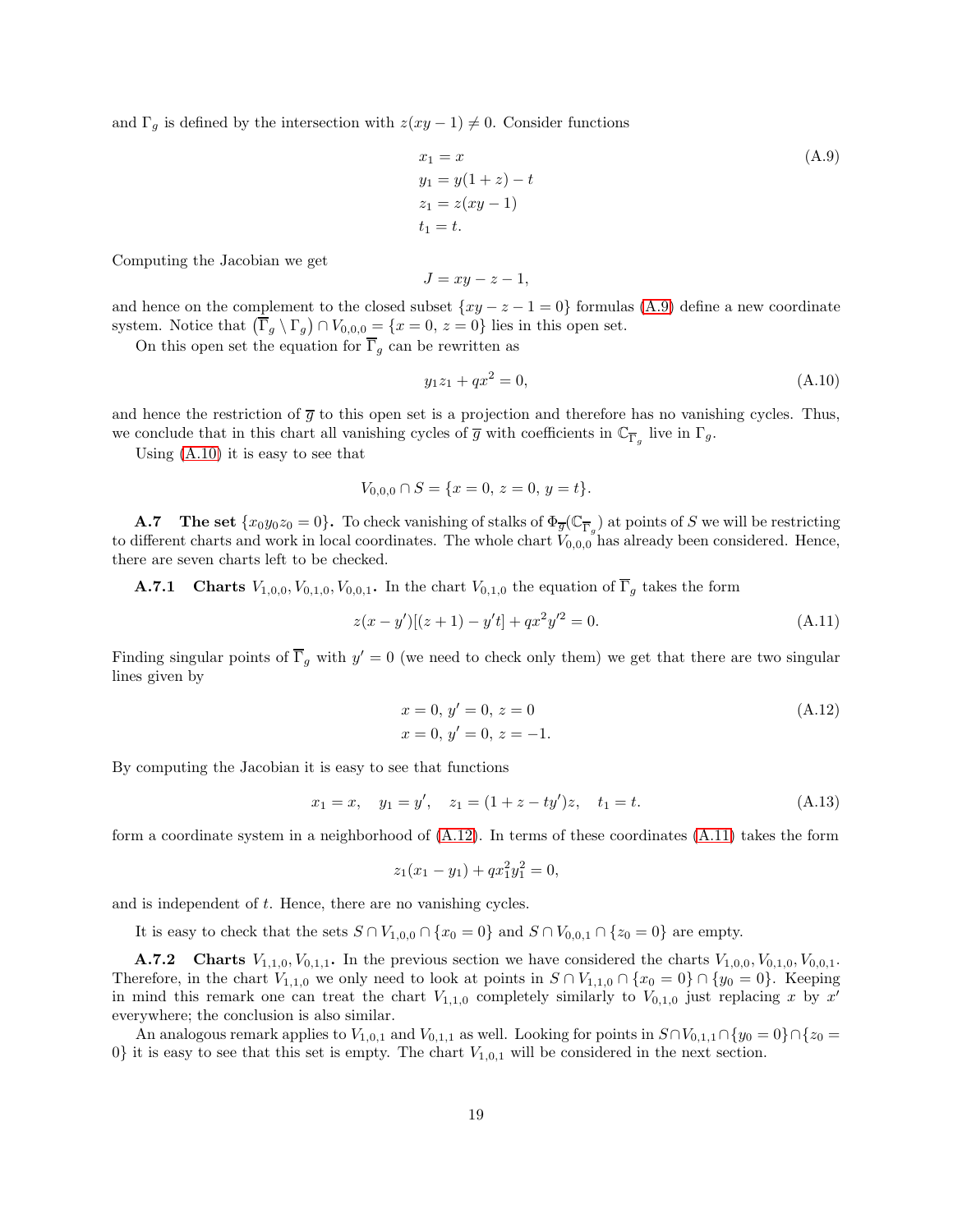**A.7.3** Chart  $V_{1,0,1}$ . This is the only case where the argument is a bit more involved. In this chart the equation of  $\overline{\Gamma}_q$  takes form

$$
x'(y - x')[y(1 + z') - tz'] + qz'^2 = 0,
$$

and the singular locus with  $x' = 0$  and  $z' = 0$  is the line

$$
x'=0, y=0, z'=0.
$$

It is not clear if one can find such a simple argument via coordinate changes as above. Therefore, we proceed differently.

For each value of t the fiber over it has an isolated singularity at the origin, and we need to prove that there are no vanishing cycles to this point. Note that the family is of the form

$$
\alpha(x', y, z') + t\beta(x', y, z') = 0,
$$

where

$$
\alpha(x', y, z') = x'(y - x')y(1 + z') + qz'^2
$$
  

$$
\beta(x', y, z') = -x'(y - x')z'.
$$

According to Corollary 2.1 of [\[Pa\]](#page-21-18), if this family of isolated hypersurface singularities is  $\mu$ -constant (i.e. Milnor numbers coincide for all fibers), then it is topologically locally trivial over the base. In particular, this implies the absence of vanishing cycles.

Let us compute the Milnor numbers. Consider the polynomial  $P(x', y, z') = x'(y-x')[y(1+z')-tz']+qz'^2$ . Its partial derivatives are

$$
P_{x'} = (y - 2x')[y(1 + z') - tz']
$$
  
\n
$$
P_y = x'[y(1 + z') - tz'] + x'(y - x')(1 + z') = x'[(2y - x')(1 + z') - tz']
$$
  
\n
$$
P_{z'} = x'(y - x')[y - t] + 2qz'.
$$
\n(A.14)

By definition the Milnor number is

$$
\mu = \dim_{\mathbb{C}} (\mathbb{C}\{x', y, z'\}/(P_{x'}, P_{y}, P_{z'})),
$$

and we need to show that it does not depend on t.

From [\(A.14\)](#page-19-0) we see that  $2qz' = -x'(y-x')[y-t]$  in the quotient  $\mathbb{C}\{x',y,z'\}/(P_{x'},P_{y},P_{z'})$ . Hence, the latter can be rewritten as

<span id="page-19-1"></span><span id="page-19-0"></span>
$$
\mathbb{C}\{x',y\}/(\tilde{P}_{x'},\tilde{P}_y),\tag{A.15}
$$

where

$$
\widetilde{P}_{x'} = (y - 2x')[y(1 - \frac{x'(y - x')[y - t]}{2q}) + t\frac{x'(y - x')[y - t]}{2q}] \n\widetilde{P}_y = x'[(2y - x')(1 - \frac{x'(y - x')[y - t]}{2q}) + t\frac{x'(y - x')[y - t]}{2q}].
$$

Note that we can write

$$
\widetilde{P}_{x'} = f_1 f_2, \quad \widetilde{P}_y = f_3 f_4,
$$

where

$$
f_1 = (y - 2x'), \qquad f_2 = [y(1 - \frac{x'(y - x')[y - t]}{2q}) + t\frac{x'(y - x')[y - t]}{2q}]
$$
  

$$
f_3 = x', \qquad f_4 = [(2y - x')(1 - \frac{x'(y - x')[y - t]}{2q}) + t\frac{x'(y - x')[y - t]}{2q}].
$$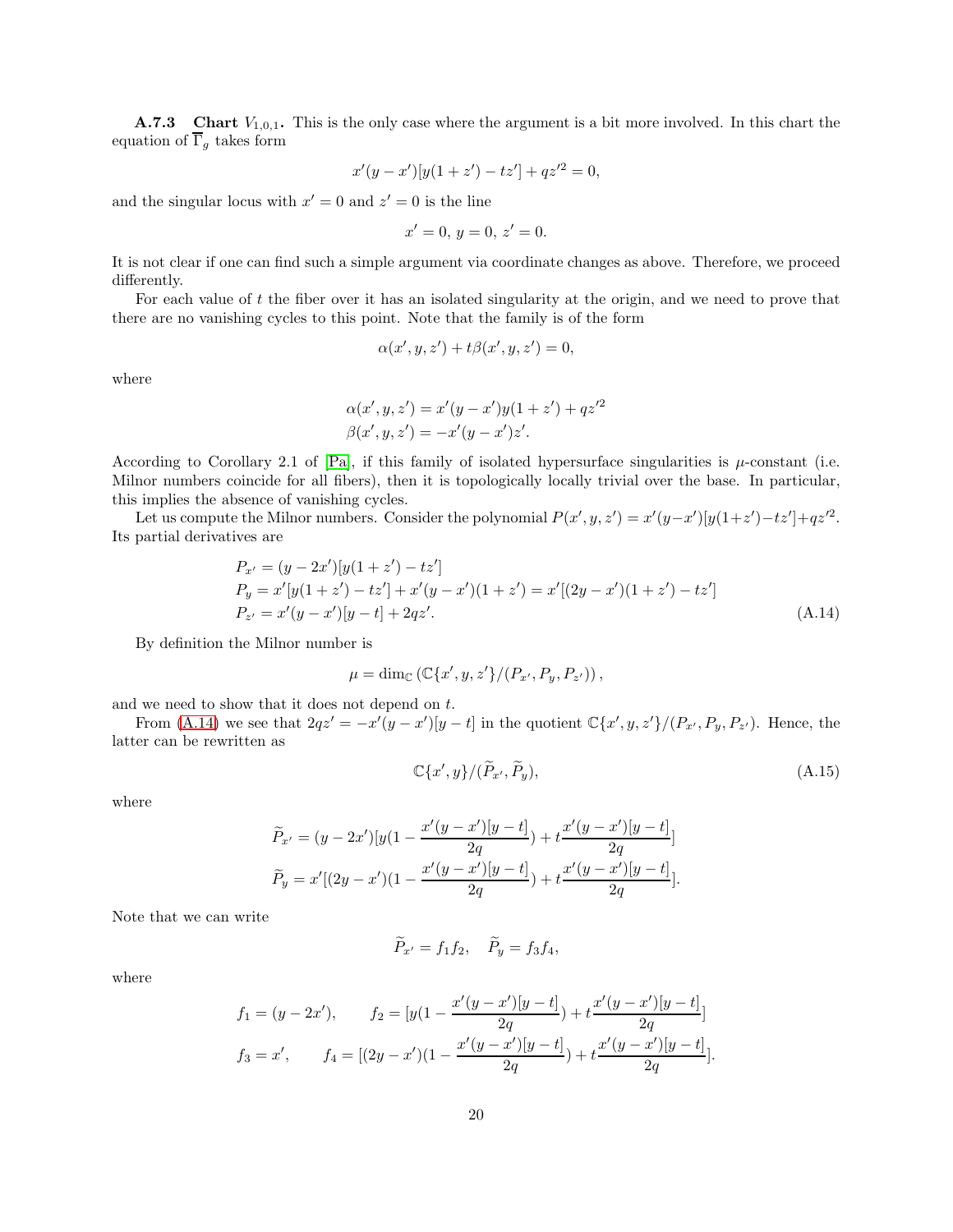It easy to check that any pair out of  $f_1, f_2, f_3, f_4$  forms a coordinate system around the origin in the  $x', y$ plane. Let  $u = f_1, v = f_2$  be such a coordinate system. Then [\(A.15\)](#page-19-1) can be rewritten as

<span id="page-20-6"></span>
$$
\mathbb{C}\{u,v\}/(uv,P_y),\tag{A.16}
$$

where  $P_y$  is written as a power series in u and v; it starts from terms quadratic in u and v, since  $P_y = f_3 f_4$ . Moreover, as a vector space [\(A.16\)](#page-20-6) can be further rewritten as

$$
\mathbb{C}\{u\}/(u^2)\oplus \mathbb{C}\{v\}/(v^2).
$$

Thus,

 $\mu = 4$ ,

and is independent of t.

**A.7.4** Chart  $V_{1,1,1}$ . It is easy to check that the set  $S \cap V_{1,1,1} \cap \{x_0 = 0\} \cap \{y_0 = 0\} \cap \{z_0 = 0\}$  is empty.

**A.8** Computation of  $\Phi_{\overline{f} \circ i}(\mathbb{C}_Z)$ . Recall that  $Z = \overline{\Gamma}_g \setminus \Gamma_g$  and  $\overline{\Gamma}_g \subset (\mathbb{P}^1)^3 \times \mathbb{C}$  is given by the homogeneous equation

$$
x_0z_1 (x_1y_1 - x_0y_0) [y_1 (z_1 + z_0) - ty_0z_0] + qz_0^2x_1^2y_0^2 = 0.
$$

The subvariety  $\Gamma_g$  is defined by additionally putting

$$
x_0 y_0 z_0 \neq 0
$$
  

$$
z_1 (x_1 y_1 - x_0 y_0) \neq 0.
$$

Thus,  $\overline{\Gamma}_g \setminus \Gamma_g$  is defined by the system

$$
x_0z_1 (x_1y_1 - x_0y_0) [y_1 (z_1 + z_0) - ty_0z_0] + qz_0^2x_1^2y_0^2 = 0
$$
  

$$
x_0y_0z_0z_1(x_1y_1 - x_0y_0) = 0.
$$

This system is equivalent to

$$
x_0z_1y_1(x_1y_1 - x_0y_0)(z_1 + z_0) + qz_0^2x_1^2y_0^2 = 0
$$
  

$$
x_0y_0z_0z_1(x_1y_1 - x_0y_0) = 0,
$$

which is independent of t. Therefore  $Z = \overline{\Gamma}_g \setminus \Gamma_g$  is a product and  $\Phi_{\overline{g} \circ i}(\mathbb{C}_Z)$  has empty support.

#### References

<span id="page-20-3"></span>[BaMa] A. Bayer, Yu. I. Manin. (Semi)simple exercises in quantum cohomology. [arXiv:math/0103164](http://arxiv.org/abs/math/0103164)

- <span id="page-20-4"></span>[Be] J. Bernstein. Algebraic theory of D-modules. Available at [http://www.math.tau.ac.il/](http://www.math.tau.ac.il/~bernstei)∼bernstei
- <span id="page-20-2"></span>[Bu] N. Budur. On the V-filtration of D-modules. Geometric methods in algebra and number theory, 59–70, Progr. Math., 235, Birkhaeuser Boston, Boston, MA, 2005.
- <span id="page-20-5"></span>[Di] A. Dimca. Sheaves in topology. Universitext. Springer-Verlag, Berlin, 2004. xvi+236 pp.
- <span id="page-20-0"></span>[Do1] A. Douai. Quantum differential systems and some applications to mirror symmetry. [arXiv:1203.5920v](http://arxiv.org/abs/1203.5920)1 [math.AG]
- <span id="page-20-1"></span>[Do2] A. Douai. Notes sur les syst`emes de Gauss-Manin alg´ebriques et leurs transform´es de Fourier. Prépublication mathématique 640 du Laboratoire J.-A. Dieudonné (2002). Available at <http://math.unice.fr/> douai/recherche.html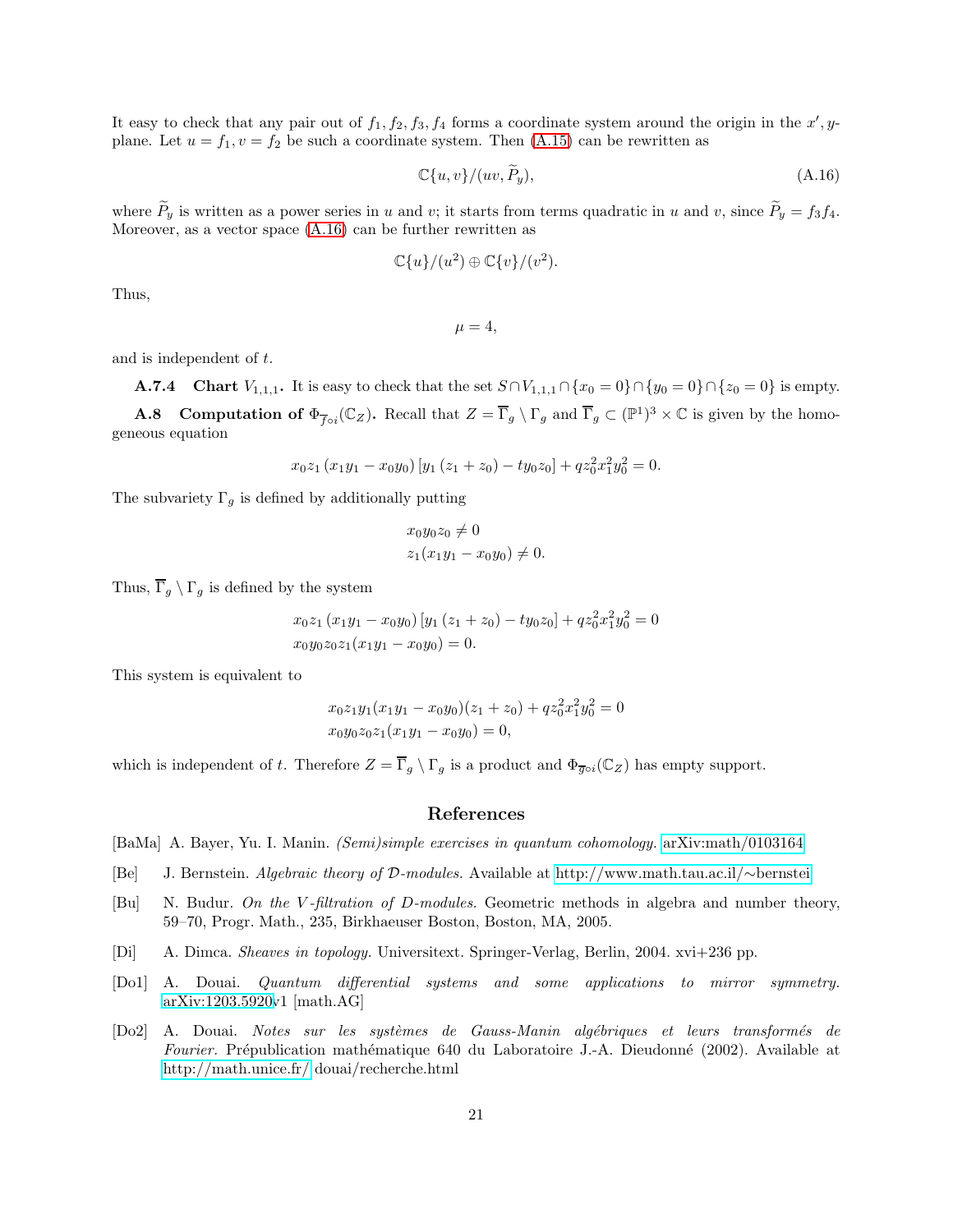- <span id="page-21-5"></span>[DoSa1] A. Douai, C. Sabbah. Gauss-Manin systems, Brieskorn lattices and Frobenius structures (I). Proceedings of the International Conference in Honor of Frédéric Pham (Nice, 2002). Ann. Inst. Fourier (Grenoble) 53 (2003), no. 4, 1055–1116.
- <span id="page-21-6"></span>[DoSa2] A. Douai, C. Sabbah. Gauss-Manin systems, Brieskorn lattices and Frobenius structures (II). Frobenius manifolds, 1–18, Aspects Math., E36, Vieweg, Wiesbaden, 2004.
- <span id="page-21-16"></span>[Du] B. Dubrovin. Geometry of 2D topological field theories. Integrable systems and quantum groups (Montecatini Terme, 1993), 120–348, Lecture Notes in Math., 1620, Springer, Berlin, 1996.
- <span id="page-21-1"></span>[EgHoXi] T. Eguchi, K. Hori and C. Xiong. Gravitational quantum cohomology. Internat. J. Modern Phys. A 12 (1997) 1743–1782.
- <span id="page-21-0"></span>[Ge] D. Gepner. Exactly solvable string compactifications on manifolds of  $SU(N)$  holonomy. Phys. Lett. 199B (1987), 380–388.
- <span id="page-21-2"></span>[Gi] A. Givental. Homological Geometry and Mirror Symmetry. Proceedings of the International Congress of Mathematicians, Zurich 1994, Vol. 1, 473–480, Birkhauser, 1995.
- <span id="page-21-17"></span>[Ha] R. Hartshorne. Algebraic geometry.Graduate Texts in Mathematics, No. 52. Springer-Verlag, New York-Heidelberg, 1977. xvi+496 pp.
- <span id="page-21-12"></span>[He] C. Hertling. Frobenius manifolds and moduli spaces for singularities. Cambridge Tracts in Mathematics, 151. Cambridge University Press, Cambridge, 2002. x+270 pp.
- <span id="page-21-8"></span>[HoVa] K. Hori, C. Vafa. Mirror Symmetry. [arXiv:hep-th/0002222](http://arxiv.org/abs/hep-th/0002222)
- <span id="page-21-4"></span>[Ma] Yu. I. Manin. Frobenius manifolds, quantum cohomology, and moduli spaces. AMS Colloquium Publ. 47, Providence RI, 1999, 303 pp.
- <span id="page-21-7"></span>[M] E. Mann. Orbifold quantum cohomology of weighted projective spaces. J. Algebraic Geom. 17 (2008), no. 1, 137–166.
- <span id="page-21-18"></span>[Pa] A. Parusinski. Topological Triviality of  $\mu$ -constant Deformations of Type  $f(x) + tg(x)$ . [arXiv:alg-geom/9711014](http://arxiv.org/abs/alg-geom/9711014)
- <span id="page-21-10"></span>[PeRi] C. Pech, K. Rietsch. A comparison of Landau-Ginzburg models for odd dimensional Quadrics. [arXiv:1306.4016](http://arxiv.org/abs/1306.4016) [math.AG]
- <span id="page-21-15"></span>[PeSt] C. Peters, J. Steenbrink. Mixed Hodge Structures. Ergebnisse der Mathematik und ihrer Grenzgebiete. 3. Folge. A Series of Modern Surveys in Mathematics, 52. Springer-Verlag, Berlin, 2008.
- <span id="page-21-9"></span>[Pr] V. Przyjalkowski. Weak Landau-Ginzburg models for smooth Fano threefolds. [arXiv:0902.4668](http://arxiv.org/abs/0902.4668) [math.AG]
- <span id="page-21-11"></span>[Ri] K. Rietsch. A mirror symmetric construction of  $qHT(G/P)(q)$ . Adv. Math., 217(6):2401–2442, 2008.
- <span id="page-21-14"></span>[Sa1] C. Sabbah. Isomonodromic deformations and Frobenius manifolds. An introduction. Translated from the 2002 French edition. Universitext. Springer-Verlag London, Ltd., London; EDP Sciences, Les Ulis, 2007. xiv+279 pp.
- <span id="page-21-13"></span>[Sa2] C. Sabbah. Hypergeometric period for a tame polynomial. C. R. Acad. Sci. Paris Sér. I Math. 328 (1999), no. 7, 603–608.
- <span id="page-21-3"></span>[Sai] K. Saito. Period mapping associated to a primitive form. Publ. Res. Inst. Math. Sci. 19 (1983), no. 3, 1231–1264.